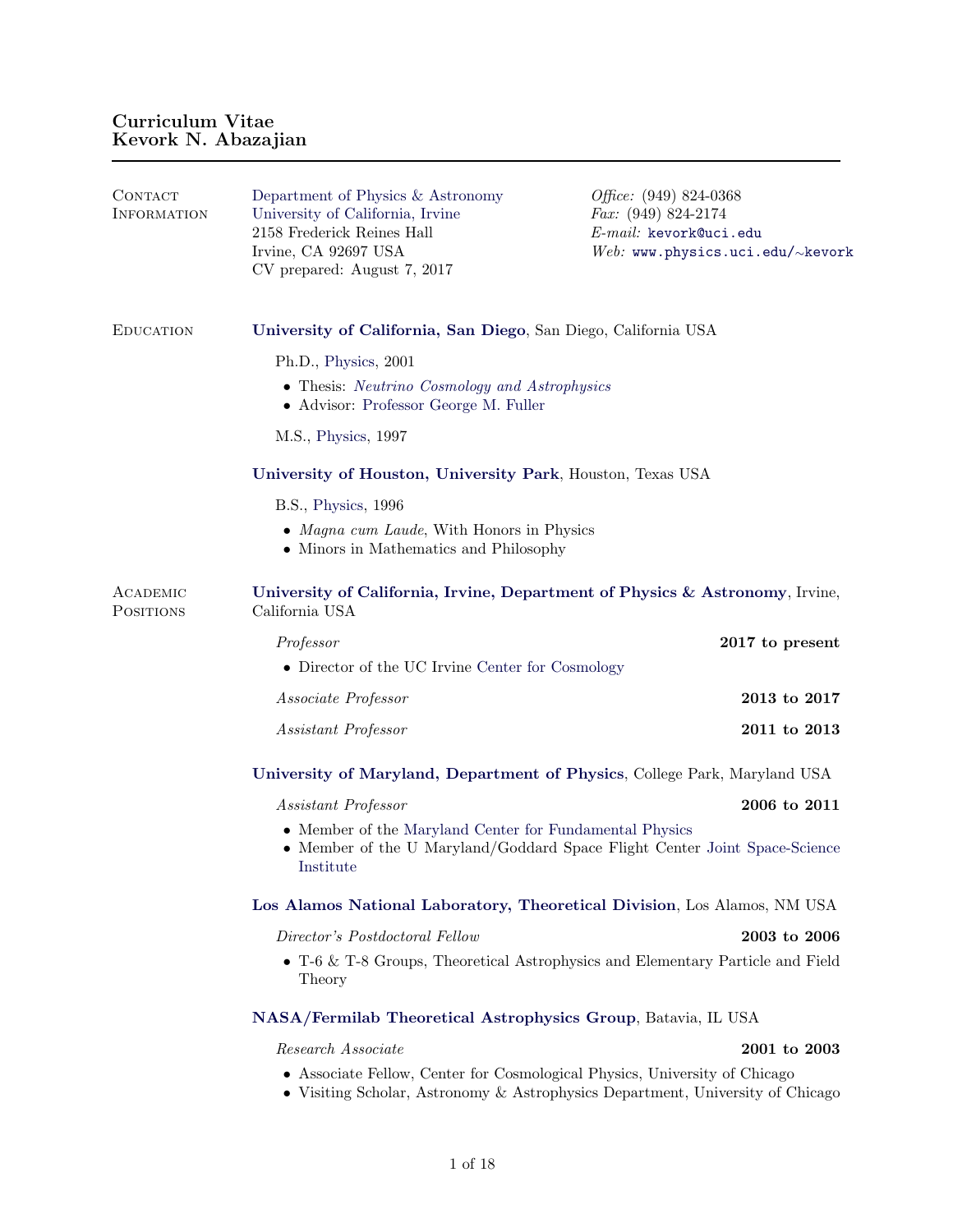|                     | University of California, San Diego, La Jolla, CA USA                                                                                                                                                                                                                                                                                 |              |  |
|---------------------|---------------------------------------------------------------------------------------------------------------------------------------------------------------------------------------------------------------------------------------------------------------------------------------------------------------------------------------|--------------|--|
|                     | NASA Graduate Student Research Program Fellow                                                                                                                                                                                                                                                                                         | 1999 to 2001 |  |
|                     | • NASA Science Mission Directorate, NASA Headquarters                                                                                                                                                                                                                                                                                 |              |  |
|                     | Graduate Research Assistant<br>• Prof. George M. Fuller, PI                                                                                                                                                                                                                                                                           | 1997 to 1999 |  |
| <b>PUBLICATIONS</b> | Citations: over 12,770; Published h-index: 38. See separate publications list.                                                                                                                                                                                                                                                        |              |  |
|                     | 63. "High energy photon emission from wakefields"<br>D. M. Farinella, C. K. Lau, X. M. Zhang, J. K. Koga, S. Taimourzadeh, Y. Hwang,<br>K. Abazajian, N. Canac, T. Ebisuzaki, P. Taborek and T. Tajima<br>Phys. Plasmas 23, 073107 (2016)<br>DOI: 10.1063/1.4956450                                                                   |              |  |
|                     | 62. "Neutrino Physics from the Cosmic Microwave Background and Large-<br>Scale Structure,"<br>K. N. Abazajian, and M. Kaplinghat<br>Ann.Rev.Nucl.Part.Sci. 66 (2016) no.1, 401-420<br>DOI: 10.1146/annurev-nucl-102014-021908                                                                                                         |              |  |
|                     | 61. "Testing for New Physics: Neutrinos and the Primordial Power Spec-<br>trum,"<br>N. Canac, G. Aslanyan, K. N. Abazajian, R. Easther and L. C. Price,<br>JCAP 1609 (2016) no.09, 022<br>$arXiv:1606.03057$ [astro-ph.CO].                                                                                                           |              |  |
|                     | 60. "Sterile neutrino dark matter: Weak interactions in the strong coupling<br>epoch"<br>T. Venumadhav, F. Y. Cyr-Racine, K. N. Abazajian and C. M. Hirata.<br>Phys. Rev. D 94, no. 4, 043515 (2016)<br>$arXiv:1507.06655$ [astro-ph.CO]<br>UCI-TR-2015-12, INT-PUB-15-032                                                            |              |  |
|                     | 59. "Properties of resonantly produced sterile neutrino dark matter sub-<br>haloes"<br>S. Horiuchi, B. Bozek, K. N. Abazajian, M. Boylan-Kolchin, J. S. Bullock, S. Garrison-<br>Kimmel and J. Oñorbe.<br>Mon. Not. Roy. Astron. Soc. 456, no. 4, 4346 (2016)<br>arXiv:1512.04548 [astro-ph.CO]<br>INT-PUB-15-072, UCI-HEP-TR-2015-23 |              |  |
|                     | 58. "Resonant Sterile Neutrino Dark Matter in the Local and High-z Uni-<br>verse"<br>B. Bozek, M. Boylan-Kolchin, S. Horiuchi, S. Garrison-Kimmel, K. Abazajian and<br>J. S. Bullock.<br>Mon. Not. Roy. Astron. Soc. 459, 1489 (2016)<br>$arXiv:1512.04544$ [astro-ph.CO]<br>UCI-HEP-TR-2015-24                                       |              |  |
|                     | 57. "Bright gamma-ray Galactic Center excess and dark dwarfs: Strong ten-<br>sion for dark matter annihilation despite Milky Way halo profile and<br>diffuse emission uncertainties"<br>K. N. Abazajian and R. E. Keeley.<br>Phys. Rev. D $93$ , no. 8, 083514 (2016)<br>UCI-TR-2015-19<br>$arXiv:1510.06424$ [hep-ph]                |              |  |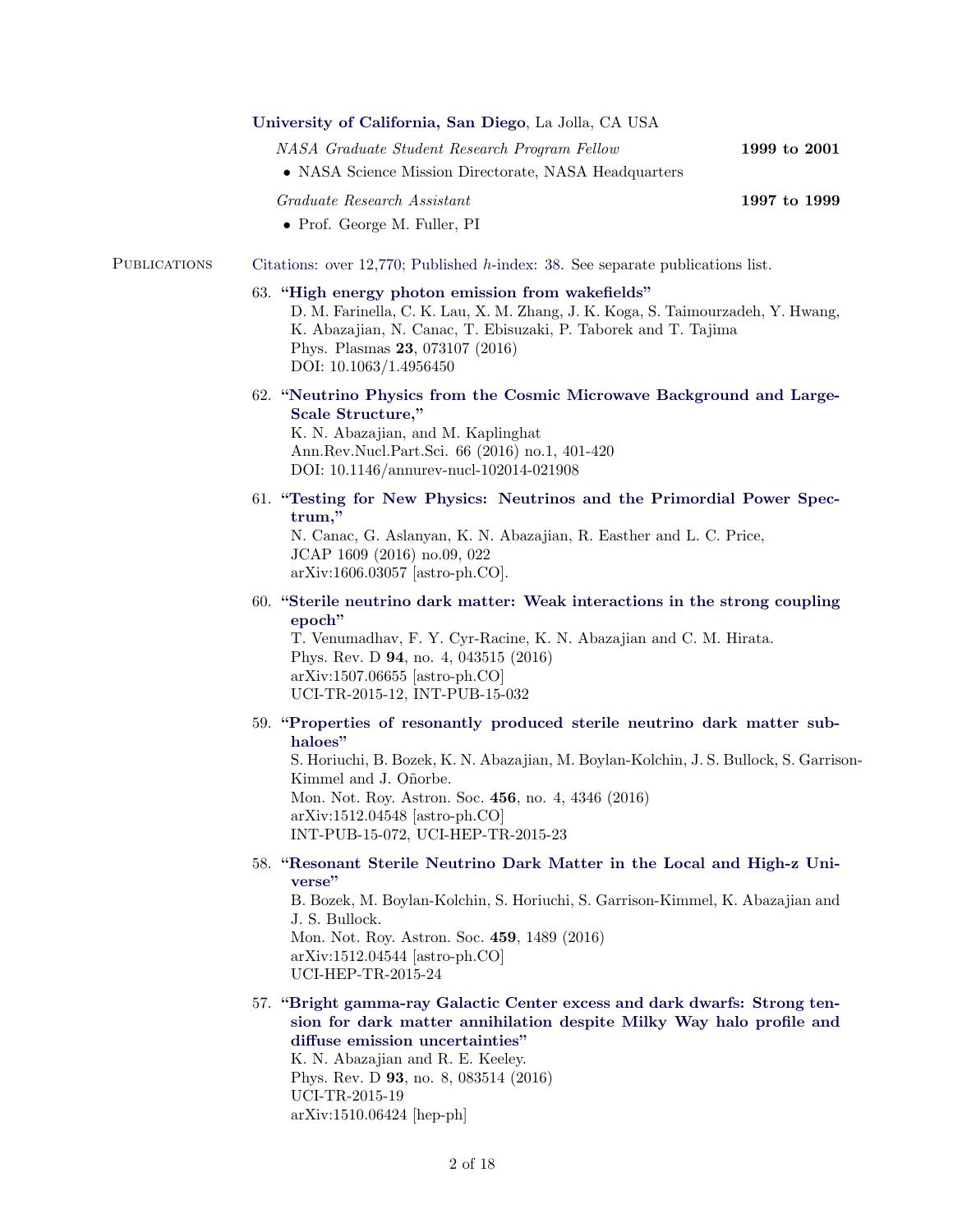- 56. ["Discovery of a New Galactic Center Excess Consistent with Upscattered](https://inspirehep.net/record/1323407) [Starlight"](https://inspirehep.net/record/1323407) K. N. Abazajian, N. Canac, S. Horiuchi, M. Kaplinghat and A. Kwa. JCAP 1507, no. 07, 013 (2015) arXiv:1410.6168 [astro-ph.HE]
- 55. ["Sensitivity of HAWC to high-mass dark matter annihilations"](http://inspirehep.net/record/1294893) A. U. Abeysekara et al. [HAWC Collaboration]. Phys. Rev. D 90, no. 12, 122002 (2014) arXiv:1405.1730 [astro-ph.HE] LANL-LA-UR-14-23188
- 54. ["The Knotted Sky II: Does BICEP2 require a nontrivial primordial](http://inspirehep.net/record/1286863) [power spectrum?"](http://inspirehep.net/record/1286863) K. N. Abazajian, G. Aslanyan, R. Easther and L. C. Price. JCAP 1408, 053 (2014) arXiv:1403.5922 [astro-ph.CO]
- 53. ["The Knotted Sky I: Planck constraints on the primordial power spec](http://inspirehep.net/record/1286856)[trum"](http://inspirehep.net/record/1286856)

G. Aslanyan, L. C. Price, K. N. Abazajian and R. Easther. JCAP 1408, 052 (2014) arXiv:1403.5849 [astro-ph.CO]

52. ["Running with BICEP2: Implications for Small-Scale Problems in CDM"](http://mnras.oxfordjournals.org/cgi/content/long/444/1/961) S. Garrison-Kimmel, S. Horiuchi, K. N. Abazajian, J. S. Bullock and M. Kaplinghat.

Mon. Not. Roy. Astron. Soc. 444, 961 (2014) arXiv:1405.3985 [astro-ph.CO]

51. ["Neutrino Physics from the Cosmic Microwave Background and Large](http://inspirehep.net/record/1254982) [Scale Structure"](http://inspirehep.net/record/1254982)

K. N. Abazajian, K. Arnold, J. Austermann, B. A. Benson, C. Bischoff, J. Bock, J. R. Bond and J. Borrill et al.. American Physical Society Division of Particles and Fields Community Summer Study Report (Snowmass) Astropart. Phys. 63, 66 (2015) arXiv:1309.5383 [astro-ph.CO]

50. ["Inflation Physics from the Cosmic Microwave Background and Large](http://inspirehep.net/record/1254980) [Scale Structure"](http://inspirehep.net/record/1254980)

K. N. Abazajian, K. Arnold, J. Austermann, B. A. Benson, C. Bischoff, J. Bock, J. R. Bond and J. Borrill et al.. American Physical Society Division of Particles and Fields Community Summer Study Report (Snowmass) Astropart. Phys. 63, 55 (2015) arXiv:1309.5381 [astro-ph.CO]

49. ["Resonantly-Produced 7 keV Sterile Neutrino Dark Matter Models and](http://inspirehep.net/record/1283704) [the Properties of Milky Way Satellites"](http://inspirehep.net/record/1283704)

K. N. Abazajian. Phys. Rev. Lett. 112, 161303 (2014) arXiv:1403.0954 [astro-ph.CO]

48. ["Astrophysical and Dark Matter Interpretations of Extended Gamma-](http://inspirehep.net/record/1281519)[Ray Emission from the Galactic Center"](http://inspirehep.net/record/1281519)

K. N. Abazajian, N. Canac, S. Horiuchi and M. Kaplinghat.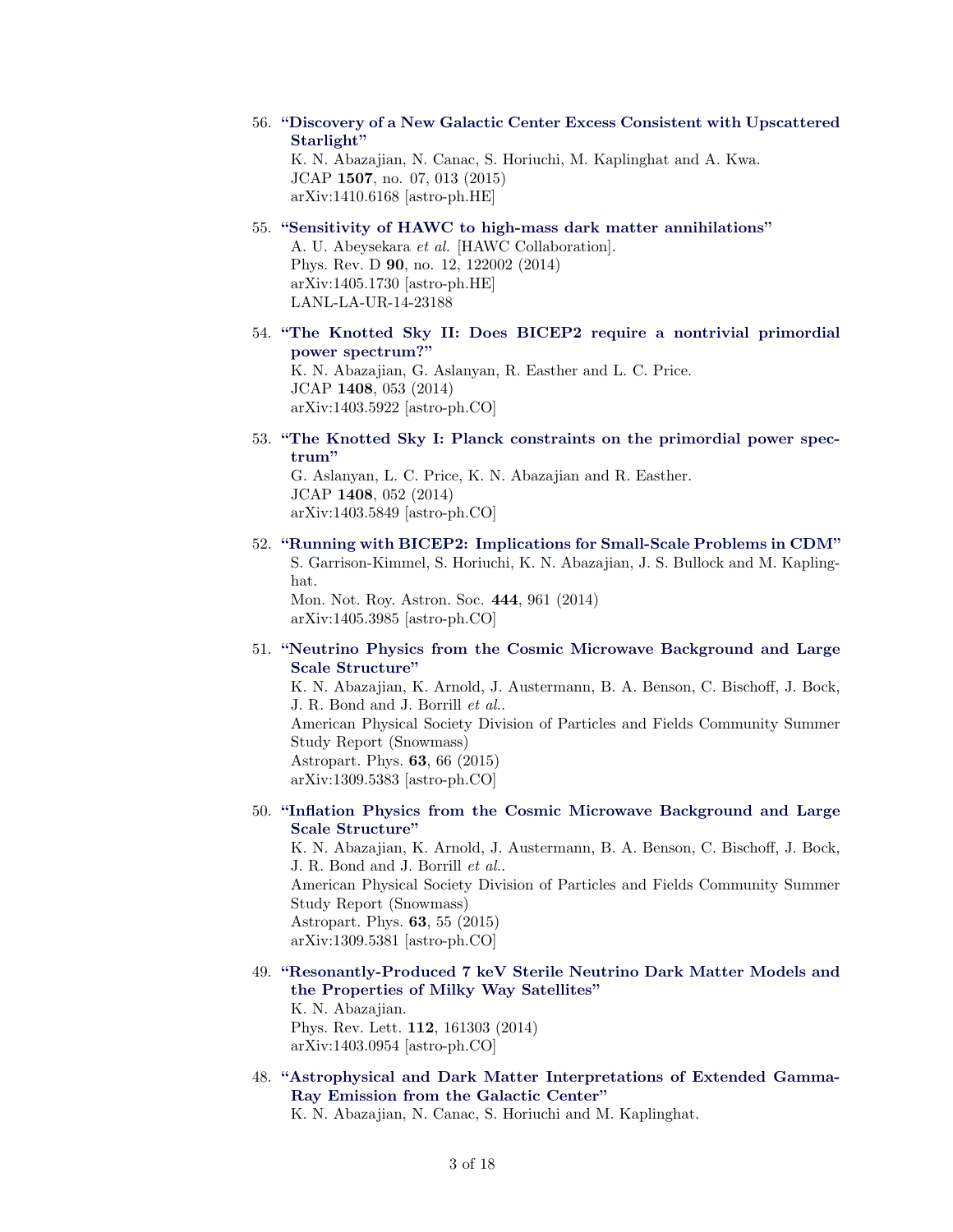Phys. Rev. D 90, 023526 (2014) arXiv:1402.4090 [astro-ph.HE]

- 47. "The High- $z$  [Universe Confronts Warm Dark Matter: Galaxy Counts,](http://inspirehep.net/record/1277852) [Reionization and the Nature of Dark Matter"](http://inspirehep.net/record/1277852) C. Schultz, J. Oñorbe, K. N. Abazajian and J. S. Bullock. Mon. Not. Roy. Astron. Soc. 442, 1597 (2014) arXiv:1401.3769 [astro-ph.CO]
- 46. ["Sterile neutrino dark matter bounds from galaxies of the Local Group"](http://inspirehep.net/record/1263145) S. Horiuchi, P. J. Humphrey, J. Oñorbe, K. N. Abazajian, M. Kaplinghat and S. Garrison-Kimmel. Phys. Rev. D 89, no. 2, 025017 (2014) arXiv:1311.0282 [astro-ph.CO]
- 45. ["Are Light Sterile Neutrinos Preferred or Disfavored by Cosmology?"](http://inspirehep.net/record/1128451) S. Joudaki, K. N. Abazajian and M. Kaplinghat. Phys. Rev. D 87, no. 6, 065003 (2013) [arXiv:1208.4354 [astro-ph.CO]]
- 44. ["Models of the Contribution of Blazars to the Anisotropy of the Extra](http://inspirehep.net/record/1119018)[galactic Diffuse Gamma-ray Background"](http://inspirehep.net/record/1119018) J. P. Harding and K. N. Abazajian. JCAP 1211, 026 (2012) [arXiv:1206.4734 [astro-ph.HE]]
- 43. ["Detection of a Gamma-Ray Source in the Galactic Center Consistent](http://inspirehep.net/record/1123768) [with Extended Emission from Dark Matter Annihilation and Concen](http://inspirehep.net/record/1123768)[trated Astrophysical Emission"](http://inspirehep.net/record/1123768)

K. N. Abazajian and M. Kaplinghat. Phys. Rev. D 86, 083511 (2012) [arXiv:1207.6047 [astro-ph.HE]]

42. ["Lower Limits on the Strengths of Gamma Ray Lines from WIMP Dark](http://inspirehep.net/record/945519) [Matter Annihilation"](http://inspirehep.net/record/945519)

K. N. Abazajian, P. Agrawal, Z. Chacko and C. Kilic. Phys. Rev. D 85, 123543 (2012) [arXiv:1111.2835 [hep-ph]]

- 41. ["Constraints on WIMP and Sommerfeld-Enhanced Dark Matter Anni](http://inspirehep.net/record/943356)[hilation from HESS Observations of the Galactic Center"](http://inspirehep.net/record/943356) K. N. Abazajian and J. P. Harding. JCAP 1201, 041 (2012) [arXiv:1110.6151 [hep-ph]]
- 40. ["Current and Future Constraints on Dark Matter from Prompt and](http://inspirehep.net/record/880657) [Inverse-Compton Photon Emission in the Isotropic Diffuse Gamma](http://inspirehep.net/record/880657)[ray Background"](http://inspirehep.net/record/880657) K. N. Abazajian, S. Blanchet and J. P. Harding. Phys. Rev. D 85, 043509 (2012) [arXiv:1011.5090 [hep-ph]]
- 39. ["The Contribution of Blazars to the Extragalactic Diffuse Gamma-ray](http://inspirehep.net/record/879899) [Background and Their Future Spatial Resolution"](http://inspirehep.net/record/879899) K. N. Abazajian, S. Blanchet and J. P. Harding. Phys. Rev. D 84, 103007 (2011) [arXiv:1012.1247 [astro-ph.CO]]
- 38. ["Cosmological and Astrophysical Neutrino Mass Measurements"](http://inspirehep.net/record/894274) K. N. Abazajian, E. Calabrese, A. Cooray, F. De Bernardis, S. Dodelson, A. Friedland, G. M. Fuller, S. Hannestad et al.. Astropart. Phys. 35, 177-184 (2011) [arXiv:1103.5083 [astro-ph.CO]]
- 37. ["The Consistency of Fermi-LAT Observations of the Galactic Center](http://inspirehep.net/record/878087) [with a Millisecond Pulsar Population in the Central Stellar Cluster"](http://inspirehep.net/record/878087)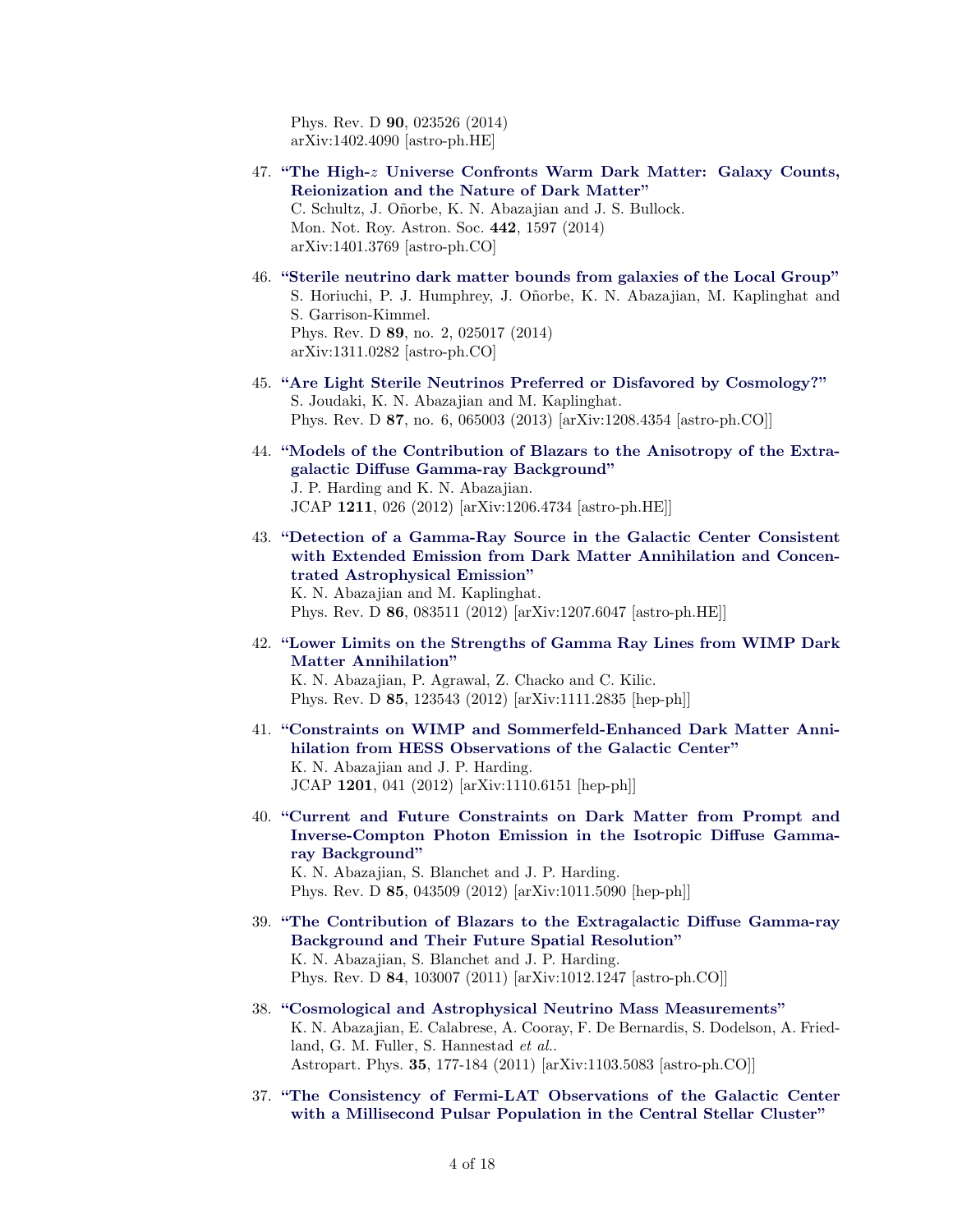K. N. Abazajian,

JCAP 1103, 010 (2011) [arXiv:1011.4275 [astro-ph.HE]]

36. ["Conservative Constraints on Dark Matter from the Fermi-LAT Isotropic](http://inspirehep.net/record/846157) [Diffuse Gamma-Ray Background Spectrum"](http://inspirehep.net/record/846157) K. N. Abazajian, P. Agrawal, Z. Chacko and C. Kilic

JCAP 1011, 041 (2010), [arXiv:1002.3820 [astro-ph.HE]]

35. ["Morphological Tests of the Pulsar and Dark Matter Interpretations of](http://inspirehep.net/record/835057) [the WMAP Haze"](http://inspirehep.net/record/835057) J. P. Harding and K. N. Abazajian

Phys. Rev. D 81, 023505 (2010) [arXiv:0910.4590 [astro-ph.CO]]

- 34. ["The Seventh Data Release of the Sloan Digital Sky Survey"](http://inspirehep.net/record/804215) K. N. Abazajian et al. [SDSS Collaboration] Astrophys. J. Suppl. 182, 543 (2009) [arXiv:0812.0649 [astro-ph]]
- 33. ["Chaos, Determinacy and Fractals in Active-Sterile Neutrino Oscilla](http://inspirehep.net/record/789835)[tions in the Early Universe"](http://inspirehep.net/record/789835) K. N. Abazajian and P. Agrawal JCAP 0810, 006 (2008) [arXiv:0807.0456 [hep-ph]]
- 32. ["Toward a halo mass function for precision cosmology: the limits of](http://inspirehep.net/record/781622) [universality"](http://inspirehep.net/record/781622)

J. L. Tinker, Andrey V. Kravtsov, Anatoly Klypin, Kevork Abazajian, Michael S. Warren, Gustavo Yepes, Stefan Gottlober, Daniel E. Holz Astrophys. J. 688, 709 (2008) [arXiv:0803.2706 [astro-ph]]

- 31. ["Limits on the radiative decay of sterile neutrino dark matter from the](http://inspirehep.net/record/730898) [unresolved cosmic and soft X-ray backgrounds"](http://inspirehep.net/record/730898) K. N. Abazajian, M. Markevitch, S. M. Koushiappas and R. C. Hickox Phys. Rev. D 75, 063511 (2007) [arXiv:astro-ph/0611144]
- 30. ["Cosmological Constraints from the SDSS Luminous Red Galaxies"](http://inspirehep.net/record/724842) M. Tegmark et al. [SDSS Collaboration] Phys. Rev. D 74, 123507 (2006) [arXiv:astro-ph/0608632]
- 29. ["Light Element Signatures of Sterile Neutrinos and Cosmological Lepton](http://inspirehep.net/record/723984) [Numbers"](http://inspirehep.net/record/723984)

C. J. Smith, G. M. Fuller, C. T. Kishimoto and K. N. Abazajian Phys. Rev. D 74, 085008 (2006) [arXiv:astro-ph/0608377]

- 28. ["Constraints on sterile neutrino dark matter"](http://inspirehep.net/record/716546) K. Abazajian and S. M. Koushiappas Phys. Rev. D 74, 023527 (2006) [arXiv:astro-ph/0605271]
- 27. ["A Large Dark Matter Core in the Fornax Dwarf Spheroidal Galaxy?"](http://inspirehep.net/record/713307) L. E. Strigari, J. S. Bullock, M. Kaplinghat, A. V. Kravtsov, O. Y. Gnedin, K. Abazajian and A. A. Klypin Astrophys. J. 652, 306 (2006) [arXiv:astro-ph/0603775]
- 26. ["Percolation Galaxy Groups and Clusters in the SDSS Redshift Survey:](http://inspirehep.net/record/708670) [Identification, Catalogs, and the Multiplicity Function"](http://inspirehep.net/record/708670) A. A. Berlind et al. [SDSS Collaboration] Astrophys. J. Suppl. 167, 1 (2006) [arXiv:astro-ph/0601346]
- 25. ["Linear cosmological structure limits on warm dark matter"](http://inspirehep.net/record/701486) K. Abazajian Phys. Rev. D 73, 063513 (2006) [arXiv:astro-ph/0512631]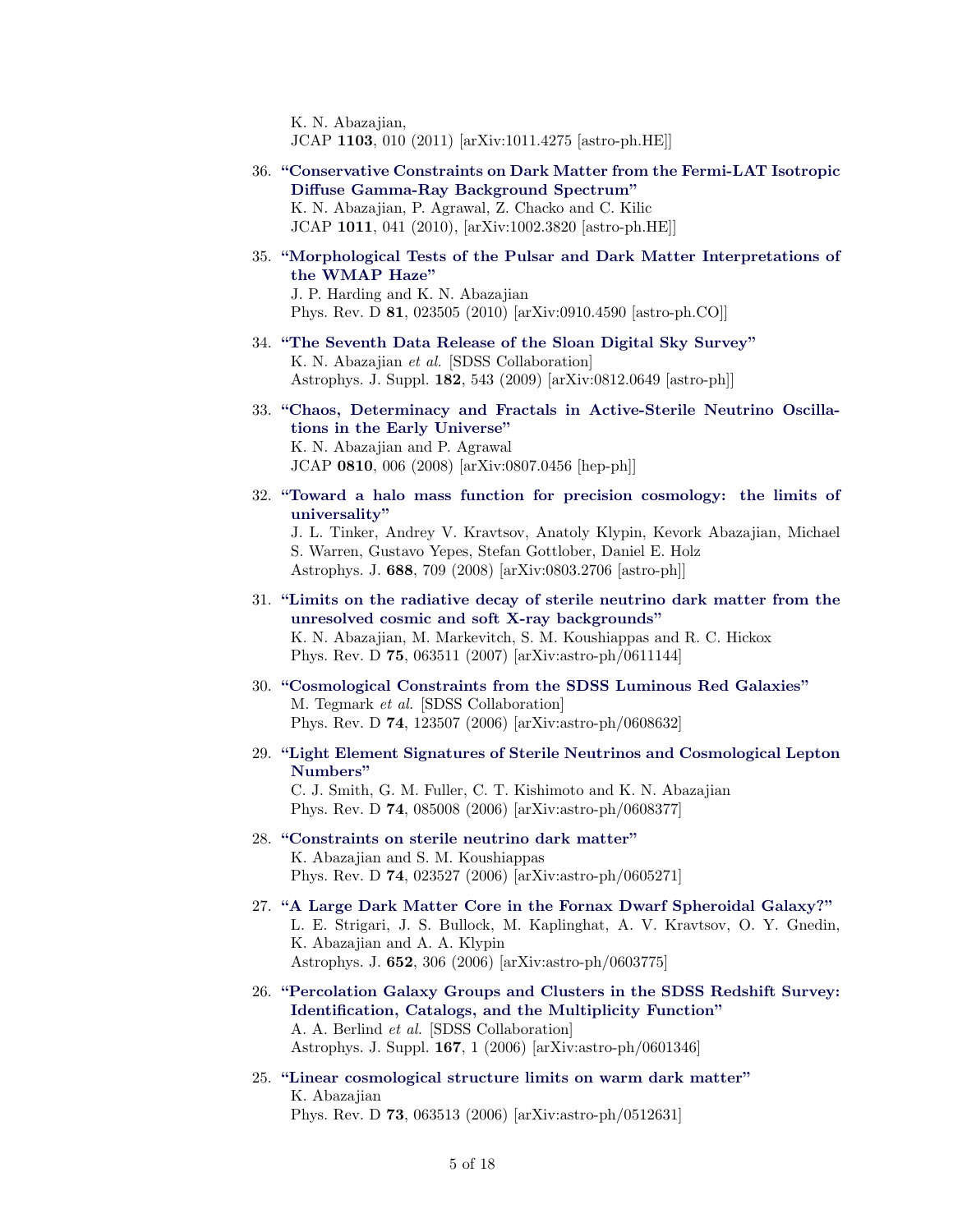24. ["Production and evolution of perturbations of sterile neutrino dark mat](http://inspirehep.net/record/698461)[ter"](http://inspirehep.net/record/698461) K. Abazajian

Phys. Rev. D 73, 063506 (2006) [arXiv:astro-ph/0511630]

23. ["Parameterizing the Power Spectrum: Beyond the Truncated Taylor](http://inspirehep.net/record/687044) [Expansion"](http://inspirehep.net/record/687044) K. Abazajian, K. Kadota and E. D. Stewart

JCAP 0508, 008 (2005) [arXiv:astro-ph/0507224]

- 22. ["Precision Determination of the Mass Function of Dark Matter Halos"](http://inspirehep.net/record/685314) M. S. Warren, K. Abazajian, D. E. Holz and L. Teodoro Astrophys. J. 646, 881 (2006) [arXiv:astro-ph/0506395]
- 21. ["The nonlinear cosmological matter power spectrum with massive neu](http://inspirehep.net/record/664870)[trinos: The halo model"](http://inspirehep.net/record/664870) K. Abazajian, E. R. Switzer, S. Dodelson, K. Heitmann and S. Habib Phys. Rev. D 71, 043507 (2005) [arXiv:astro-ph/0411552]
- 20. ["The Third Data Release of the Sloan Digital Sky Survey"](http://inspirehep.net/record/661517) K. Abazajian et al. [SDSS Collaboration] Astron. J. 129, 1755 (2005) [arXiv:astro-ph/0410239]
- 19. ["Cosmological lepton asymmetry, primordial nucleosynthesis, and sterile](http://inspirehep.net/record/661329) [neutrinos"](http://inspirehep.net/record/661329) K. Abazajian, N. F. Bell, G. M. Fuller and Y. Y. Y. Wong Phys. Rev. D 72, 063004 (2005) [arXiv:astro-ph/0410175]
- 18. ["Cosmology and the Halo Occupation Distribution from Small-Scale](http://inspirehep.net/record/655553) [Galaxy Clustering in the Sloan Digital Sky Survey"](http://inspirehep.net/record/655553) K. Abazajian et al. [SDSS Collaboration] Astrophys. J. 625, 613 (2005) [arXiv:astro-ph/0408003]
- 17. ["The Second Data Release of the Sloan Digital Sky Survey"](http://inspirehep.net/record/646286) K. Abazajian et al. [SDSS Collaboration] Astron. J. 128, 502 (2004) [arXiv:astro-ph/0403325]
- 16. ["Cosmological parameters from SDSS and WMAP"](http://inspirehep.net/record/631591) M. Tegmark et al. [SDSS Collaboration] Phys. Rev. D 69, 103501 (2004) [arXiv:astro-ph/0310723]
- 15. ["The First Data Release of the Sloan Digital Sky Survey"](http://inspirehep.net/record/619526) K. Abazajian et al. [SDSS Collaboration] Astron. J. 126, 2081 (2003) [arXiv:astro-ph/0305492]
- 14. ["Neutrino mass and dark energy from weak lensing"](http://inspirehep.net/record/604261) K. N. Abazajian and S. Dodelson Phys. Rev. Lett. 91, 041301 (2003) [arXiv:astro-ph/0212216]
- 13. ["Telling Three from Four Neutrinos with Cosmology"](http://inspirehep.net/record/586897) K. N. Abazajian Astropart. Phys. 19, 303 (2003) [arXiv:astro-ph/0205238]
- 12. ["Bulk QCD thermodynamics and sterile neutrino dark matter"](http://inspirehep.net/record/585518) K. N. Abazajian and G. M. Fuller Phys. Rev. D 66, 023526 (2002) [arXiv:astro-ph/0204293]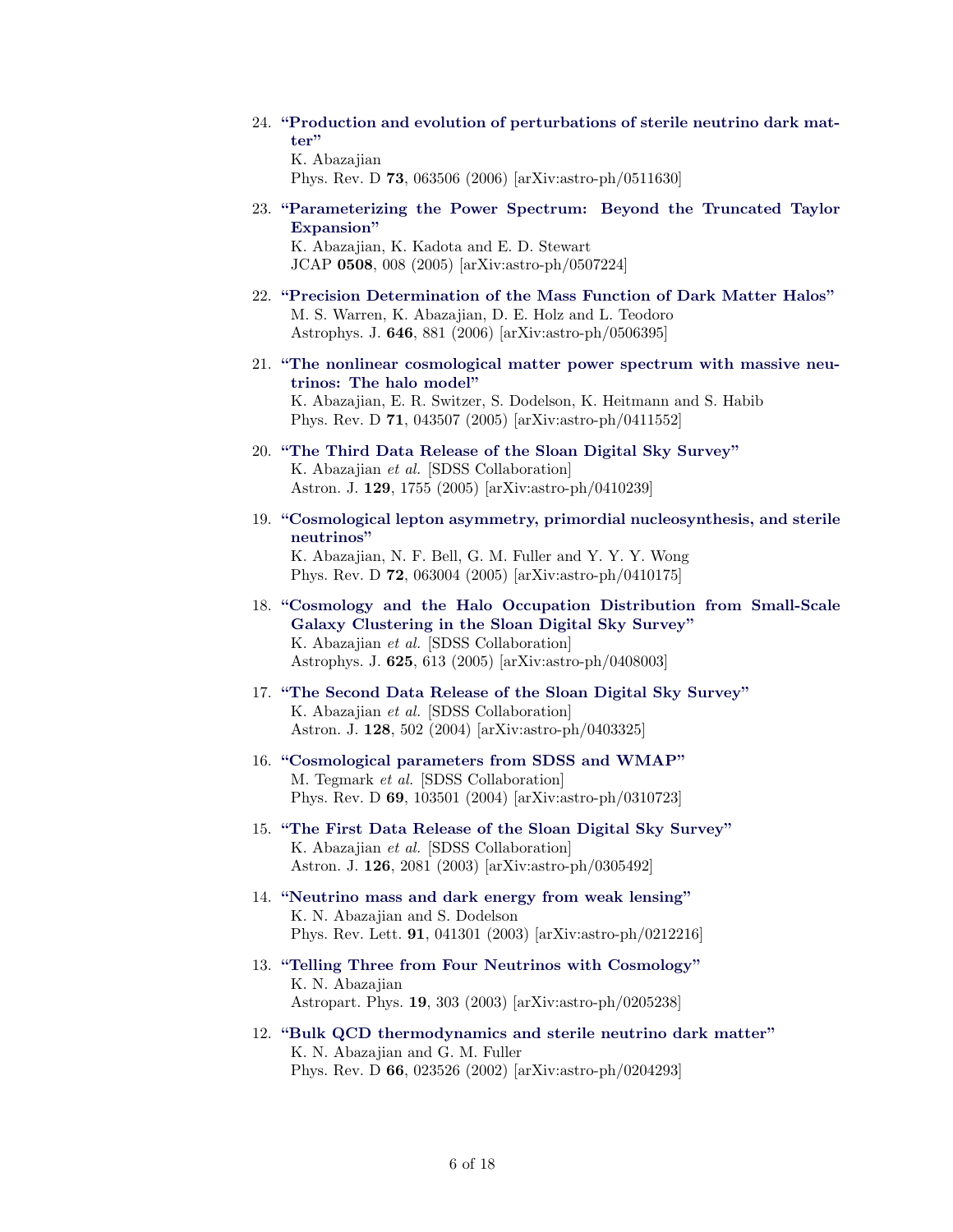# 11. ["Stringent constraints on cosmological neutrino antineutrino asymme](http://inspirehep.net/record/584488)[tries from synchronized flavor transformation"](http://inspirehep.net/record/584488)

K. N. Abazajian, J. F. Beacom and N. F. Bell Phys. Rev. D 66, 013008 (2002) [arXiv:astro-ph/0203442]

10. ["SDSS J124602.54+011318.8: A Highly Luminous Optical Transient at](http://inspirehep.net/record/565498)  $z=0.385"$ 

D. E. Vanden Berk et al. [SDSS Collaboration] Astrophys. J. 576, 673 (2002) [arXiv:astro-ph/0111054]

- 9. ["Direct detection of warm dark matter in the X-ray"](http://inspirehep.net/record/557699) K. Abazajian, G. M. Fuller and W. H. Tucker Astrophys. J. 562, 593 (2001) [arXiv:astro-ph/0106002]
- 8. ["Testing the Cosmic Coincidence Problem and the Nature of Dark En](http://inspirehep.net/record/556922)[ergy"](http://inspirehep.net/record/556922)

N. Dalal, K. Abazajian, E. E. Jenkins and A. V. Manohar Phys. Rev. Lett. 87, 141302 (2001) [arXiv:astro-ph/0105317]

## 7. ["Sterile neutrino hot, warm, and cold dark matter"](http://inspirehep.net/record/552590) K. Abazajian, G. M. Fuller and M. Patel Phys. Rev. D 64, 023501 (2001) [arXiv:astro-ph/0101524]

- 6. ["The cosmological bulk neutrino catastrophe"](http://inspirehep.net/record/536216) K. Abazajian, G. M. Fuller and M. Patel Phys. Rev. Lett. 90, 061301 (2003) [arXiv:hep-ph/0011048]
- 5. ["New connection between central engine weak physics and the dynamics](http://inspirehep.net/record/533196) [of gamma-ray burst fireballs"](http://inspirehep.net/record/533196) J. Pruet, K. Abazajian and G. M. Fuller Phys. Rev. D 64, 063002 (2001) [arXiv:astro-ph/0009144]
- 4. ["Can a large neutron excess help solve the baryon loading problem in](http://inspirehep.net/record/526543) [gamma ray burst fireballs?"](http://inspirehep.net/record/526543) G. M. Fuller, J. Pruet and K. Abazajian

Phys. Rev. Lett. 85, 2673 (2000) [arXiv:astro-ph/0004313]

3. ["The increase to the primordial He-4 yield in the two-doublet four-neutrino](http://inspirehep.net/record/505400) [mixing scheme"](http://inspirehep.net/record/505400)

K. Abazajian, G. M. Fuller and X. Shi Phys. Rev. D 62, 093003 (2000) [arXiv:astro-ph/9908081]

2. ["Neutrino-mixing-generated lepton asymmetry and the primordial He-4](http://inspirehep.net/record/500310) [abundance"](http://inspirehep.net/record/500310)

X. D. Shi, G. M. Fuller and K. Abazajian Phys. Rev. D 60, 063002 (1999) [arXiv:astro-ph/9905259]

1. "Optimization of  $J_c$  [of YBCO thin films prepared by photo-assisted MOCV](http://dx.doi.org/10.1016/0921-4534(95)00563-3)D [through statistical robust design"](http://dx.doi.org/10.1016/0921-4534(95)00563-3)

P. C. Chou, Q. Zhong, K. Abazajian, A. Ignatiev, Q. L. Li, C. Y. Wang, E. E. Deal and J. G. Chen

Physica C: Superconductivity, 254, 93 (1995)

## Proceedings (unrefereed)

1. ["Massive Neutrinos and the Halo Model of Large Scale Structure"](http://inspirehep.net/record/1421834) E. Switzer, K. Abazajian, S. Dodelson, S. Habib and K. Heitmann. Nucl. Phys. Proc. Suppl. 143, 571 (2005). Proceedings of the XXIst International Conference on Neutrino Physics and Astrophysics.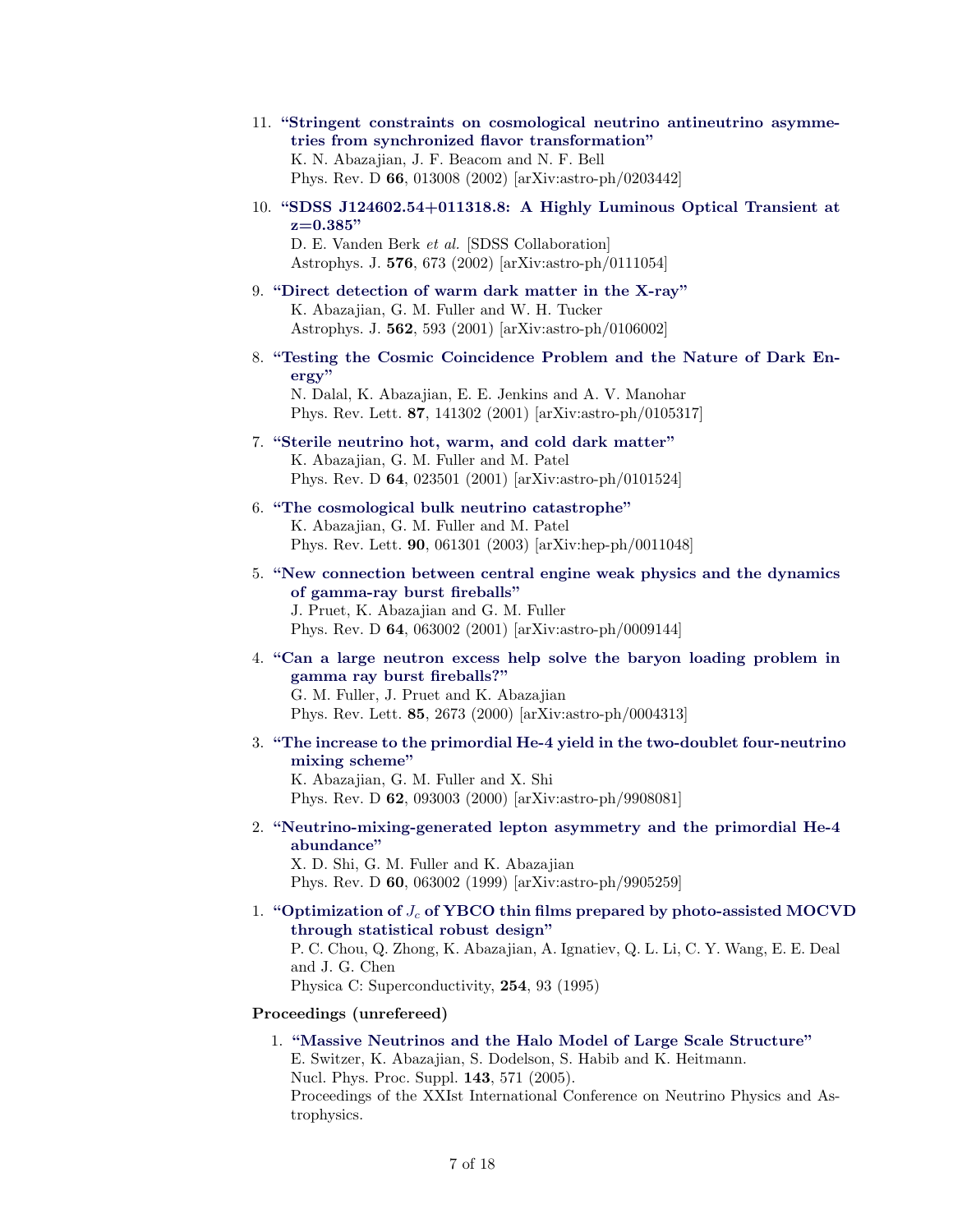## 2. ["The cosmological energy density of neutrinos from oscillation mea](http://inspirehep.net/record/635453)[surements"](http://inspirehep.net/record/635453)

K. Abazajian

AIP Conf. Proc. 721, 256 (2004) [arXiv:hep-ph/0312163] Proceedings of 5th International Workshop on Neutrino Factories and Superbeams (NuFact 03), New York, New York, 5-11 Jun 2003

## 3. ["Gamma-ray burst afterglows"](http://inspirehep.net/record/610908)

K. N. Abazajian

In  $*$ La Thuile 2002, Results and perspectives in particle physics  $*$  3-8 Proceedings. Edited by Mario Greco. Frascaty, Italy, Istituto Naz. Fis. Nucl. (2002).

#### 4. ["Are gamma-ray bursts signals of supermassive black hole formation?"](http://inspirehep.net/record/483942) K. Abazajian, G. M. Fuller and X. Shi

arXiv:astro-ph/9812287 Proceedings of International Conference on the Activity of Galaxies and Related Phenomena, Byurakan, Armenia, 17-21 Aug 1998

## 5. ["Active-sterile neutrino mixing in the early universe and primordial](http://inspirehep.net/record/497782) [nucleosynthesis"](http://inspirehep.net/record/497782)

K. Abazajian, X. D. Shi and G. M. Fuller arXiv:astro-ph/9904052 Proceedings of American Physical Society (APS) Meeting of the Division of Particles and Fields (DPF 99), Los Angeles, CA, 5-9 Jan 1999

## 6. ["Baryon/anti-baryon inhomogeneity and big bang nucleosynthesis"](http://inspirehep.net/record/481529)

K. Abazajian and G. M. Fuller arXiv:astro-ph/9812288 Proceedings of 3rd International Symposium on Sources and Detection of Dark Matter in the Universe (DM 98), Santa Monica, CA, 18-20 Feb 1998

## Reports, White Papers and Comments

## 1. ["Neutrinos"](http://inspirehep.net/record/1260555)

A. de Gouvea et al. [Intensity Frontier Neutrino Working Group Collaboration]. American Physical Society Division of Particles and Fields Community Summer Study Report (Snowmass) arXiv:1310.4340 [hep-ex]

## 2. ["Dark Energy and CMB"](http://inspirehep.net/record/1254985)

S. Dodelson, K. Honscheid, K. Abazajian, J. Carlstrom, D. Huterer, B. Jain, A. Kim and D. Kirkby et al.. American Physical Society Division of Particles and Fields Community Summer Study Report (Snowmass) arXiv:1309.5386 [astro-ph.CO]

## 3. ["Light Sterile Neutrinos: A White Paper"](http://inspirehep.net/record/1112149)

K. N. Abazajian, M. A. Acero, S. K. Agarwalla, A. A. Aguilar-Arevalo, C. H. Albright, S. Antusch, C. A. Arguelles and A. B. Balantekin et al.. arXiv:1204.5379 [hep-ph]

4. ["Comment on 'Joint Anisotropy and Source Count Constraints on the](http://inspirehep.net/record/1111127) [Contribution of Blazars to the Diffuse Gamma-Ray Background' "](http://inspirehep.net/record/1111127) J. P. Harding and K. N. Abazajian.

arXiv:1204.3870 [astro-ph.CO]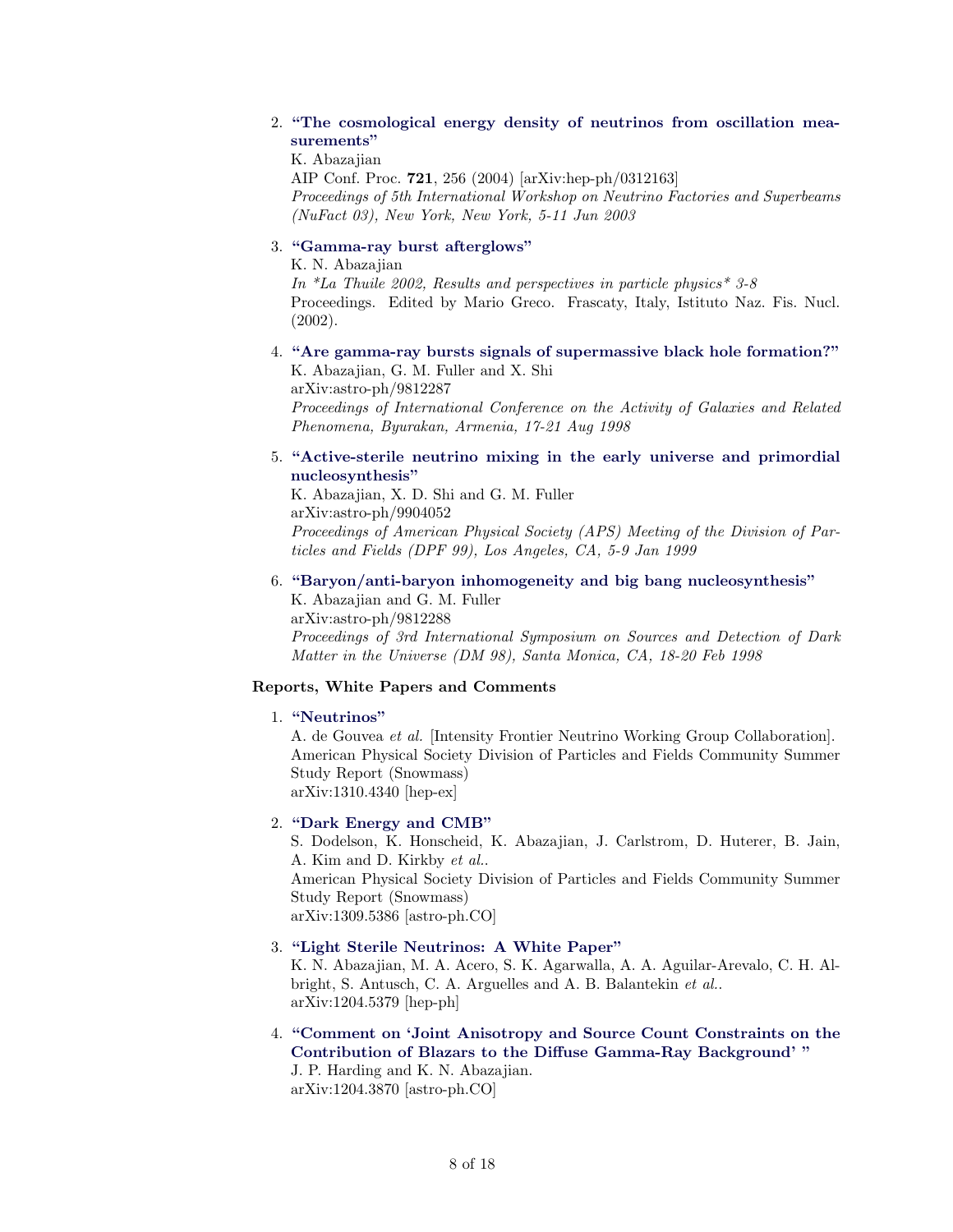|                 | 5. "The Halo Model of Large Scale Structure for Warm Dark Matter"<br>R. M. Dunstan, K. N. Abazajian, E. Polisensky, M. Ricotti.<br>$arXiv:1109.6291$ [astro-ph.CO]                                                                                                   |  |
|-----------------|----------------------------------------------------------------------------------------------------------------------------------------------------------------------------------------------------------------------------------------------------------------------|--|
|                 | 6. "The search for decaying Dark Matter"<br>J. W. d. Herder, A. Boyarsky, O. Ruchayskiy, K. Abazajian, et al.<br>Science white paper submitted to the European Space Agency Fundamental Physics<br>Roadmap Advisory Team (FPR-AT)<br>$arXiv:0906.1788$ [astro-ph.CO] |  |
|                 | 7. "Detection of Dark Matter Decay in the X-ray"<br>K. N. Abazajian<br>Science white paper submitted to the Astro2010 Decadal Cosmology & Funda-<br>mental Physics Science Frontier Panel<br>$arXiv:0903.2040$ [astro-ph.CO]                                         |  |
|                 | 8. "Strong gravitational lensing probes of the particle nature of dark mat-<br>ter"                                                                                                                                                                                  |  |
|                 | L. A. Moustakas, K. N. Abazajian, et al.<br>Science white paper submitted to the Astro2010 Decadal Cosmology & Funda-<br>mental Physics Science Frontier Panel<br>$arXiv:0902.3219$ [astro-ph.CO]                                                                    |  |
|                 | 9. "Transformation induced nonthermal neutrino spectra and primordial<br>nucleosynthesis"<br>K. Abazajian, X. Shi and G. M. Fuller<br>$arXiv:astro-ph/9909320$                                                                                                       |  |
|                 | 10. "Comments regarding 'On neutrino-mixing-generated lepton asymme-<br>try and the primordial helium-4 abundance'"<br>X. D. Shi, G. M. Fuller and K. Abazajian<br>arXiv:astro-ph/9909221                                                                            |  |
| FELLOWSHIPS AND | • Outstanding Reviewer for the Journal The Dark Universe, 2015                                                                                                                                                                                                       |  |
| <b>AWARDS</b>   | • Distinguished Assistant Professor Award for Research, University of California,<br>Irvine Academic Senate, 2013                                                                                                                                                    |  |
|                 | • Outstanding Reviewer for the Journal of Astroparticle Physics, 2013                                                                                                                                                                                                |  |
|                 | • Faculty with Greatest Impact on an Outstanding Graduating Senior, University<br>of California, Irvine, Physics Course 137, Introduction to Cosmology, Winter 2012                                                                                                  |  |
|                 | • NSF CAREER Award: Cosmological Structure at Small Scales. from the Nature<br>of Dark Matter and its Small-Scale Behavior to Galaxy Formation, 2010-2015                                                                                                            |  |
|                 | • Los Alamos National Laboratory Director's Postdoctoral Fellow, 2003                                                                                                                                                                                                |  |
|                 | • NASA Graduate Student Research Program Fellowship, 1999-2001                                                                                                                                                                                                       |  |
|                 | • University Honors in Physics, University of Houston Honors College, 1996                                                                                                                                                                                           |  |
|                 | • Distinguished Honors Thesis in Physics, University of Houston Honors College,<br>1996                                                                                                                                                                              |  |
|                 | • National Merit Scholar, University of Houston Honors College, 1992                                                                                                                                                                                                 |  |
|                 | • Moody Foundation Scholar, University of Houston Honors College, 1992                                                                                                                                                                                               |  |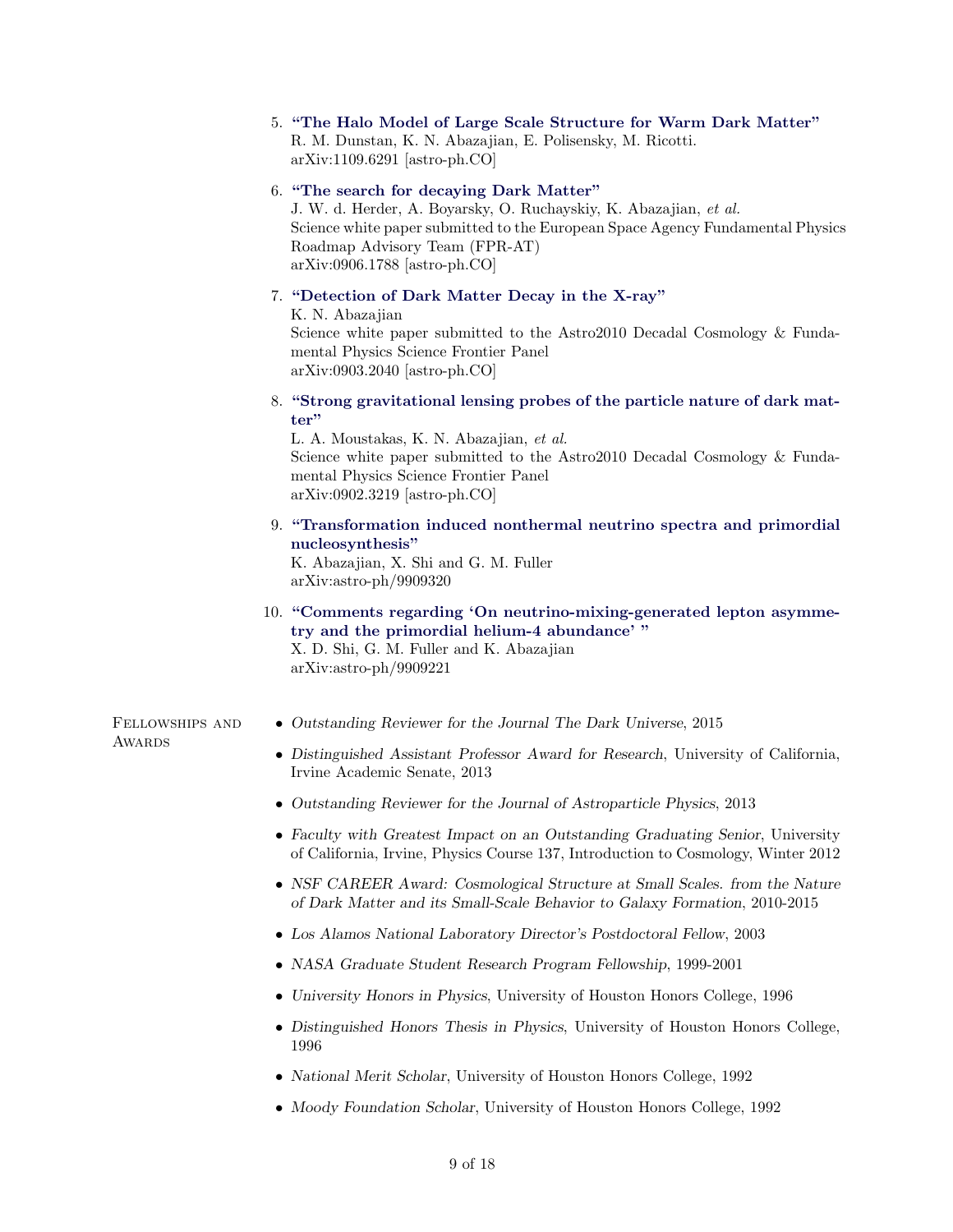**INVITED PRESENTATIONS** 1. Searching for Emission from Dark Matter in X-rays and Gamma-rays Galaxies & Cosmology Seminar, Harvard-Smithsonian Center for Astrophysics, September 27, 2016 2. The Saga of Sterile Neutrino Dark Matter LNS Colloquium at the Massachusetts Institute for Technology, September 26, 2016 3. Sterile Neutrino Dark Matter Interpretations of the 3.5 keV Line Mainz Institute for Theoretical Physics, Workshop on "The Energy Ladder of the Universe," Mainz, Germany, June 8, 2016 4. Sterile Neutrino Dark Matter: A Tale of Weak Interactions in a Strong-Coupling Epoch Karlsruhe Institute for Technology Joint Seminar, Heidelberg, Tuebingen and the KIT, Karlsruhe, Germany, June 7, 2016 5. Sterile Neutrino Dark Matter Interpretations of the 3.5 keV Line Max Planck Institute for Kernphysik Seminar, Heidelberg, Germany, June 6, 2016 6. Dark Matter and the 3.5 keV Signal Invited Presentation at the Americal Physical Society April Meeting, Division of Particles & Fields, Salt Lake City, Utah, April 18, 2016 7. Toward the End Game for Absolute Neutrino Mass via Cosmology? Texas A&M University Mitchell Institute for Fundamental Physics & Astronomy Seminar, April 14, 2016 8. Sterile Neutrino Candidates for the 3.5 keV Line Sources and Detection of Dark Matter and Dark Energy in the Universe, UCLA, February 18, 2016 9. Neutrino Mass from Cosmology & Astrophysics Invited Presentation at the Amherst Center for Fundamental Interactions Workshop on Neutrino Mass: From the Terrestrial Laboratory to the Cosmos, December 14, 2015 10. Indirect Dark Matter Searches Invited Colloquium at Northwestern University Physics & Astronomy Department, November 6, 2015 11. Dark Matter Detections in Photons Split by a Million in Energy: Implications of X-ray lines and Gamma-ray Bumps Invited Seminar at the Amherst Center for Fundamental Interactions, October 16, 2015 12. Neutrinos as Dark Matter Invited Lecture at the Stanford Linear Accellerator Center Summer Institute, August 19, 2015 13. Neutrino Mass: Cosmological Data Impacts Invited review talk for the Department of Energy Nuclear Science Advisory Council Subcommittee on Neutrinoless Double Beta Decay, August 17, 2015 14. Sterile Dark Matter Cosmological Neutrinos Invited Presentation at the Institute for Nuclear Theory Conference in Program 15-2a: Neutrino Astrophysics & Fundamental Properties, June 17, 2015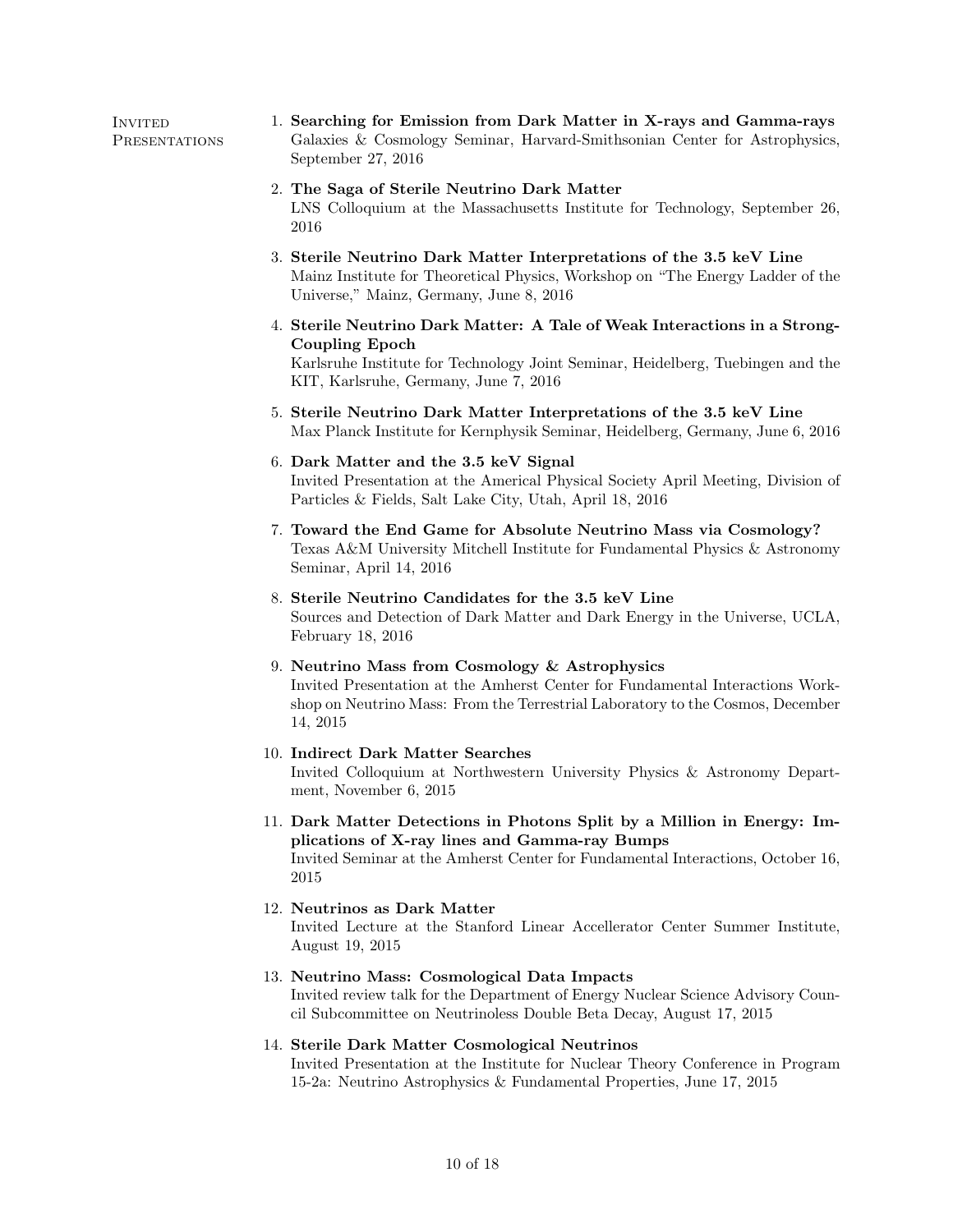- 15. Dark Matter Detections in Photons Split by a Million in Energy: Implications of X-ray lines and Gamma-ray Bumps Invited Seminar at the CalTech Theoretical AstroPhysics Including Relativity and Cosmology Center, April 10, 2015
- 16. Implications of the Candidate Dark Matter Decay Line at 3.5 keV Invited Texas A&M University Mitchell Institute for Fundamental Physics & Astronomy Seminar, February 12, 2015
- 17. Implications of the Candidate Dark Matter Decay Line at 3.5 keV Invited Astrophysics Seminar at UC San Diego, January 28, 2015
- 18. Signals and degeneracies of the primordial power spectrum: Neutrinos & Inflation Invited Plenary Talk at the Cosmology with the CMB and its Polarization Workshop, Fine Theoretical Physics Institute, University of Minnesota, January 14, 2015
- 19. Implications of the Candidate Dark Matter Decay Line at 3.5 keV Invited Presentation at the University of California Institute for Nuclear, Particle Astrophysics and Cosmology Workshop, Asilomar, California, December 4, 2014
- 20. Implications of the Candidate Dark Matter Decay Line at 3.5 keV Invited Fermilab Center for Particle Astrophysics Seminar, Batavia, Illinois, October 6, 2014
- 21. The First Moments after the Big Bang Invited Presentation to the TEC7 CEO Group, August 27, 2014
- 22. Cosmology of Massive Neutrinos Invited Divisional Seminar, Argonne National Laboratory, June 11, 2014
- 23. Intensity and Anisotropy of the Diffuse Gamma-Ray Background Invited presentation, High-Energy Messengers Workshop, Kavli Institute for Cosmological Physics, June 2014
- 24. Dark matter indirect detection signals and constraints First Anti-Deuteron Workshop, UCLA, June 2014
- 25. Dark Matter Detections in Photons Split by a Million in Energy: Implications of X-ray Lines and Gamma-ray Bumps University of Maryland Department of Physics Seminar, April 2014
- 26. Cosmological and Astrophysical Implications of Sterile Neutrinos Invited presentation, American Physical Society April 2014 Conference, Savannah, Georgia
- 27. Gamma-ray Signals and X-ray Signals Panelist, Dark Matter in Southern California Workshop, California Institute of Technology, April 2014
- 28. Cosmological Hot, Warm and Cold Dark Matter Colloquium at the Kavli Institute for Particle Astrophysics & Cosmology, Stanford University and SLAC, September 2013
- 29. Neutrino Physics from the Cosmic Microwave Background and Large Scale Structure

invited presentation at the American Physical Society Community Summer Study "Snowmass on the Mississippi," University of Minnesota, August 2013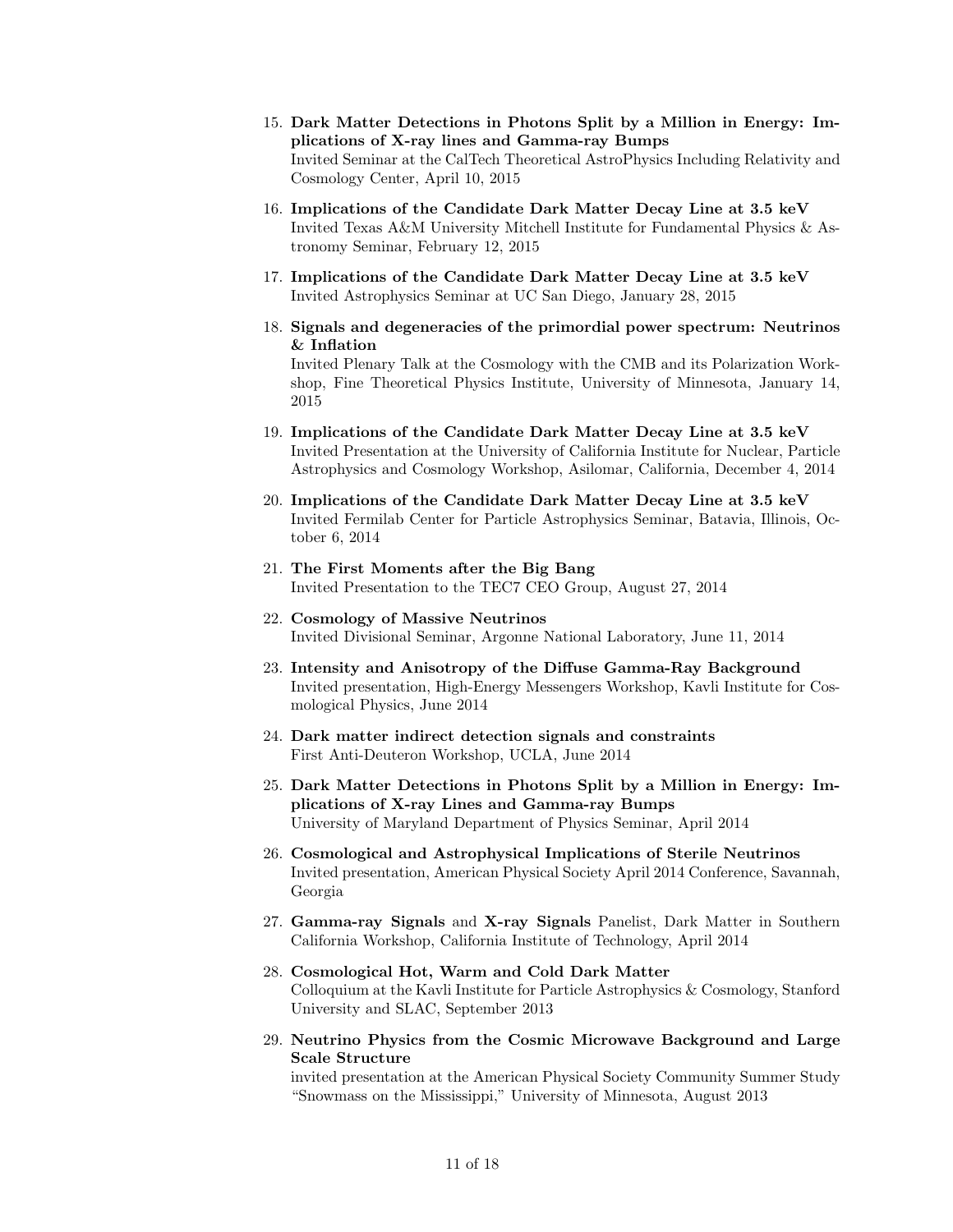#### 30. Neutrino Mass and Number from Cosmology

invited presentation to the Cosmic Microwave Background and Large Scale Structure session Cosmic Frontiers Meeting, Stanford Linear Accelerator Center, March 2013

31. Overview of Dark Matter Constraints from Gamma-ray Astrophysics invited presentation to the Indirect Detection of Dark Matter session Cosmic Frontiers Meeting, Stanford Linear Accelerator Center, March 2013

## 32. Neutrino Mass and Number from Cosmology

invited presentation to the Neutrino Mass session, Intensity Frontiers Meeting, Stanford Linear Accelerator Center, March 2013

33. An Unexpected Journey: Detection of Dark Matter in the Galactic Center?

Aspen Center for Physics Workshop, Closing in on Dark Matter? February 2013

#### 34. Indirect Detection Overview

Dark Matter in Southern California Workshop, California Institute of Technology, January 2013

## 35. Detection of Dark Matter in the Galactic Center? Colloquium at the Carnegie Observatory, Pasadena, California, January 2013

- 36. Dark Matter Annihilation in the Galactic Center? Cosmology Initiative Seminar, Arizona State University, Tempe, Arizona, September 2012
- 37. Update on Sterile Neutrino Dark Matter & Gamma-rays from the Galactic Center

Plenary talk, Identification of Dark Matter, Chicago, July 2012

- 38. Dark Matter Signals in the Gamma-ray Plenary talk, Snowbird Workshop on Dark Matter Observations through Gamma Rays (SnowDOG), March 2012
- 39. Deviant Dark Matter

University of California, Santa Cruz, Santa Cruz Institute for Particle Physics Seminar, March 2012

Early Universe, Dark Matter and Gravity, Annapolis, Maryland, November 2011

- 40. Sterile Neutrino Dark Matter in the Near Field Plenary Presentation, Conference on Near Field Cosmology as a Probe of the
- 41. Uncovering the Nature of Dark Matter Colloquium Department of Physics & Astronomy, Cal State Los Angeles, October 2011
- 42. Astrophysics Theory Review Plenary Presentation, Conference on Sterile Neutrinos at the Crossroads, Virginia Tech University, September 2011
- 43. Astrophysical Indicators of the Nature of Dark Matter Colloquium, Brown University Department of Physics, March 2011
- 44. Constraints and Forecasts for Gamma-ray Signals from Fermi-LAT Aspen Center for Physics Workshop on Direct and Indirect Searches for Dark Matter, February 2011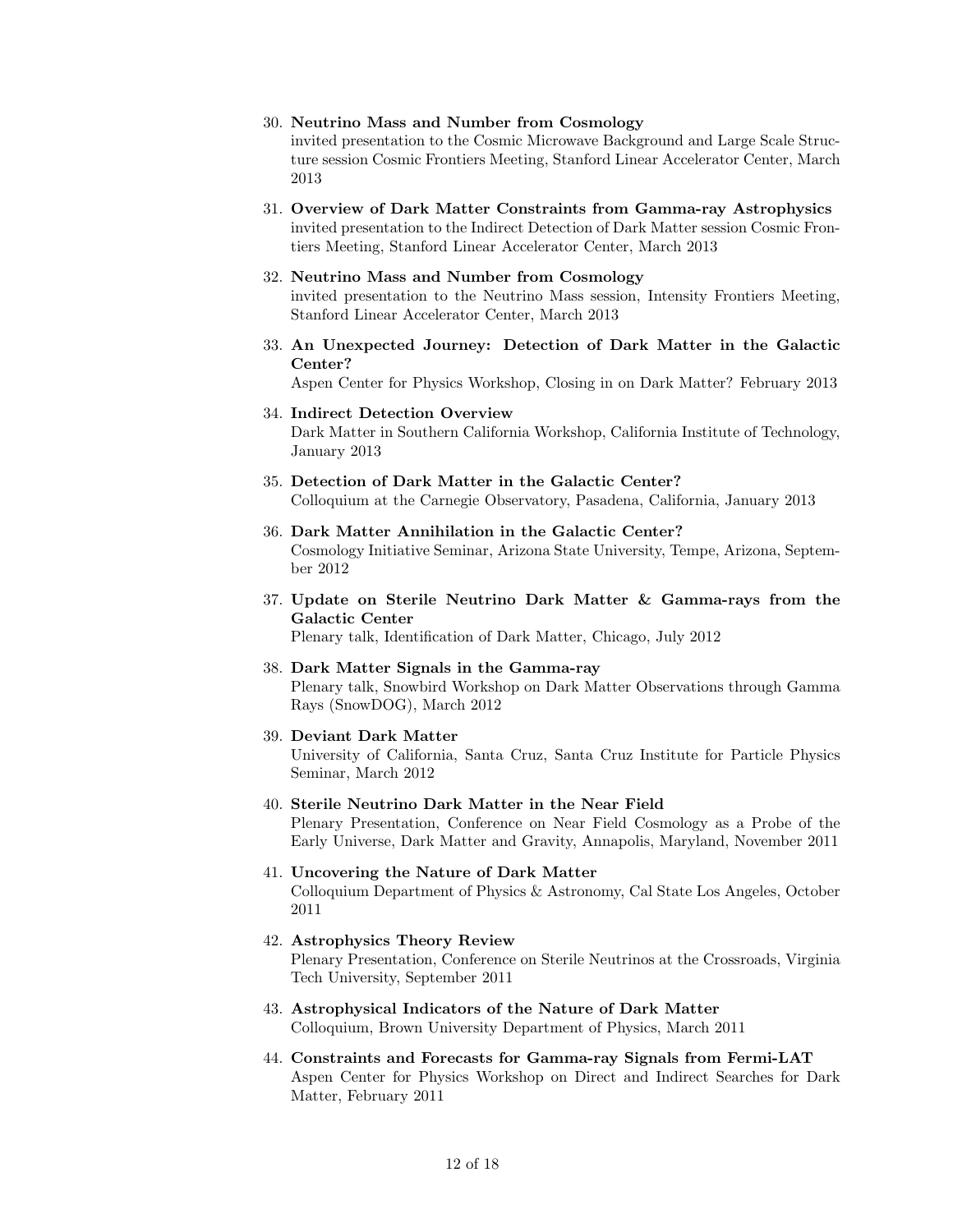- 45. Signals from and Constraints on Dark Matter by the Fermi-LAT Observatory Goddard Space Flight Center Workshop on Fermi Gamma Ray Space Telescope Science, November 2010
- 46. Fermi-LAT and Gamma-Ray Constraints and Sensitivity to Dark Matter Signals

Invited presentation at the Santa Fe Cosmology Workshop, July 2010

- 47. Constraints on Dark Matter from Gamma-Ray Observations Invited presentation at the Workshop on Novel Searches for Dark Matter, The Ohio State University, July 2010
- 48. Neutrinos and the Lyman- $\alpha$  forest Invited presentation at the Institute for Nuclear Theory Workshop on Neutrino Mass, University of Washington, February 2010
- 49. Verification of Indirect Indications of the Nature of Dark Matter Department of Physics & Astronomy Seminar, University of Pennsylvania, January 2010
- 50. Verification of Indirect Indications of the Nature of Dark Matter Department of Physics Seminar, Carnegie-Melon University, October 2009
- 51. Cosmology from Small Scale Structure Department of Astronomy Colloquium, University of Maryland, May 2009
- 52. Detection of Dark Matter in the X-ray Quantum 2 Cosmos III Conference, Arlie Center, Virginia, July 2008
- 53. Chaos and Fractals in Lepton Number Generation in the Early Universe Neutrino Theory Workshop, University of Melbourne, Australia, June 2008
- 54. Sterile Neutrino Dark Matter Santa Fe Cosmology Workshop, Santa Fe, New Mexico, July 2007
- 55. Constraints on Sterile Neutrino Dark Matter Astrophysical Methods for Determining the Nature of Dark Matter Workshop, UC Irvine, California, March 2007
- 56. Neutrinos and the Cosmos NuFact06, Irvine, California, August 2006
- 57. Neutrino Mass Measurements from the Cosmic Microwave Background and the Sloan Digital Sky Survey American Physical Society April Meeting, 2006
- 58. Sterile Neutrino Production and Perturbation Evolution Sterile Neutrinos in Astrophysics and Cosmology Conference, EPFL, Switzerland, March 2006
- 59. Sterile Neutrino Dark Matter New Views of the Universe Symposium, The University of Chicago, December 2005
- 60. Structure, Statistics and Information at All Cosmological Scales Max Planck Instituted for Astrophysics Colloquium, Garching, Germany, April 2005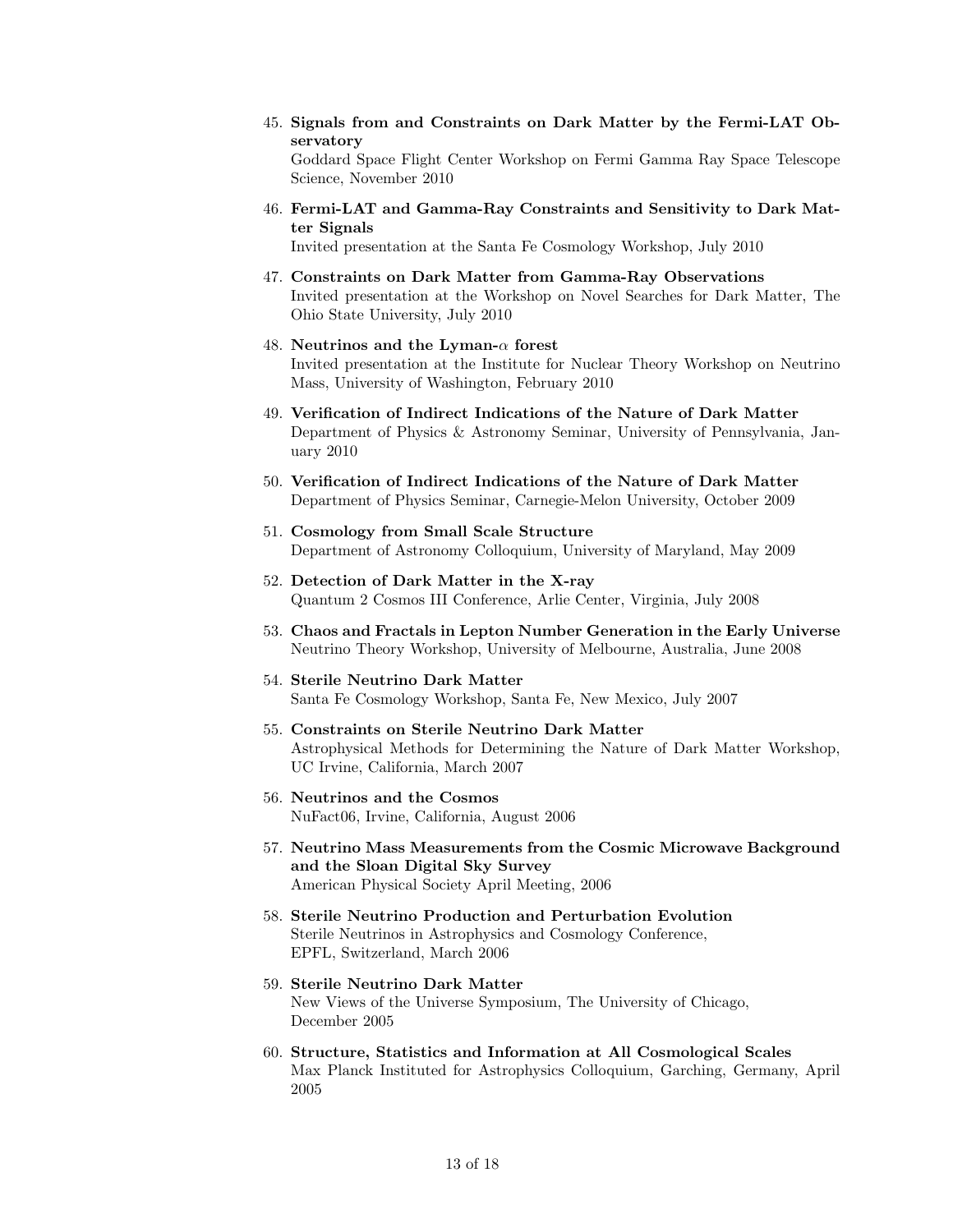- 61. Massive Neutrinos in the New Cosmology Department of Physics Colloquium, University of British Columbia, March 2005
- 62. Cosmology and Galaxy Formation from All-Scale Galaxy Clustering in the Sloan Digital Sky Survey Institute of Astronomy, ETH Zürich, Switzerland, October 2004
- 63. Neutrino Clustering in Cold Dark Matter Halos Workshop on Neutrinos and the Early Universe, ECT<sup>∗</sup> , Trento, Italy, October 2004
- 64. Cosmology from the Deeply Nonlinear Regime: the SDSS Two-point Correlation Function Santa Fe Cosmology Workshop, July 2004
- 65. The Galaxy Dark Matter Halo Occupation, Two-point Correlation, and Cosmology Aspen Winter 2003 Conference on Astrophysics, January 2004
- 66. Neutrino Cosmology Physics Colloquium, New Mexico State University, October 2003
- 67. Cosmological Measurements of Neutrino Parameters Weak Interactions and Neutrinos, Lake Geneva, Wisconsin, October 2003
- 68. Precision Cosmological Measurement of Neutrino Mass Eleventh Lomonosov Conference on Elementary Particle Physics, Moscow State University, August 2003
- 69. Massive Neutrinos in the New Cosmology Joint Experimental and Theoretical Physics Seminar, Fermi National Accelerator Laboratory, April 2003
- 70. Sterile Neutrinos in Astrophysics and Cosmology Neutrino Conference, Kavli Institute for Theoretical Physics, March 2003
- 71. Neutrino Cosmology Aspen Winter 2003 Conference on Particle Physics, January 2003
- 72. Gamma-Ray Burst Afterglows Les Rencontres de Physique de la Vallée d'Aoste Conference, La Thuile, Italy, March 2002
- 73. Precision Cosmological Measurements of Neutrino Mass Theoretical Particle Physics Seminar, University of California, Los Angeles, October 2003
- 74. The Cosmological Energy Density of Neutrinos from Oscillation Measurements

5th International Workshop on Neutrino Factories & Superbeams, Columbia University, New York, June 2003

- 75. Neutrino Mass and Dark Energy from Weak Lensing Great Lakes Cosmology Workshop, Ann Arbor, Michigan, May 2003
- 76. Massive Neutrinos in the New Cosmology Joint Experimental and Theoretical Physics Seminar, Fermilab, April 2003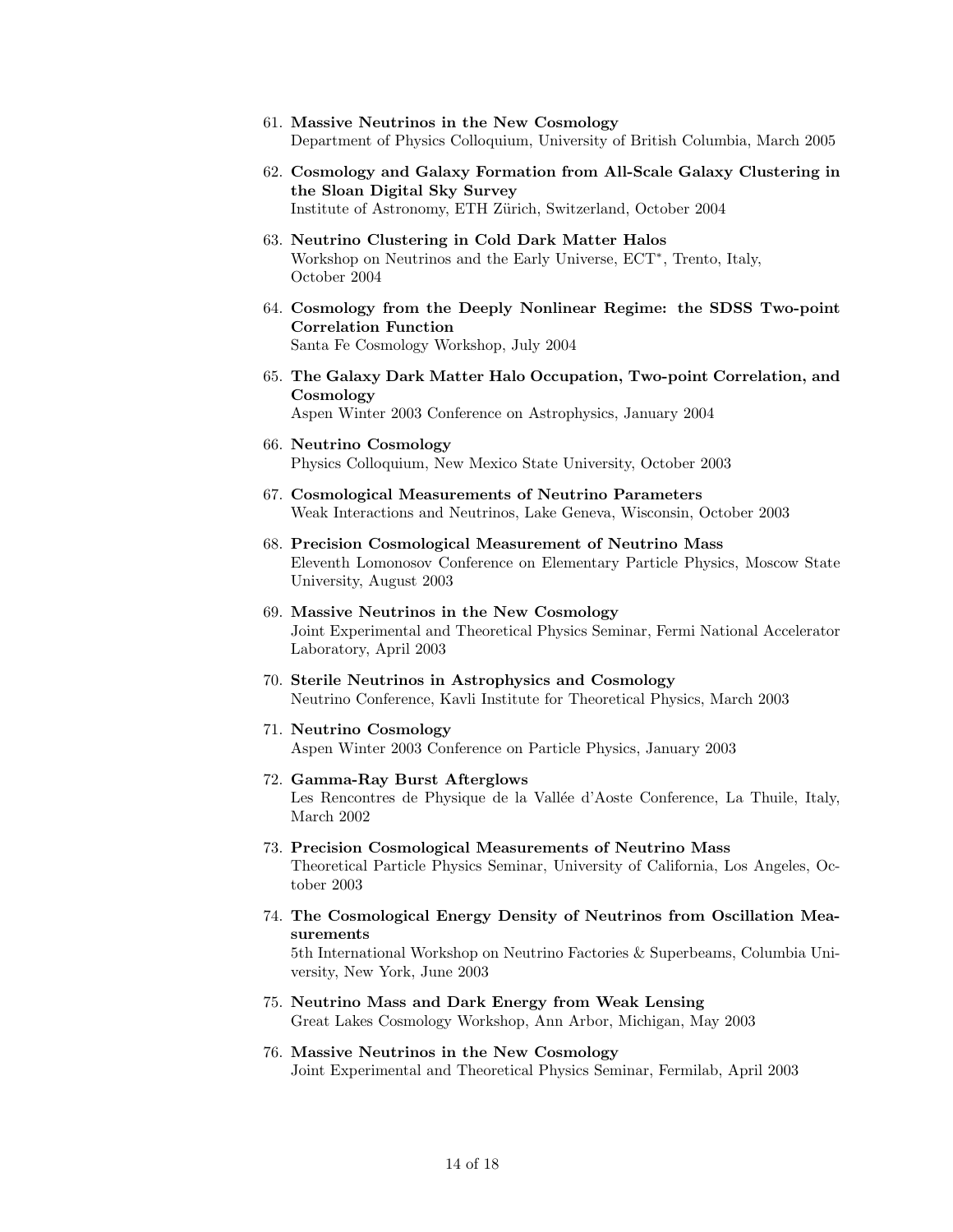#### 77. Sterile Neutrino Dark Matter

Workshop on Neutrino News from the Lab and the Cosmos, Fermilab, October 2002

- 78. New Constraints on Neutrino Degeneracies Astrophysics Seminar, University of Notre Dame, September 2002
- 79. Direct Detection of the Dark Matter in the X-ray Predictions of Cold Dark Matter on Small Scales Workshop, Center for Cosmological Physics, University of Chicago, August 2002
- 80. Stringent Constraints on Cosmological Lepton Number from Solar Neutrinos

Santa Fe Summer Cosmology Workshop, July 2002 Pheno 2002 Symposium, University of Wisconsin, Madison, April 2002

- 81. Finding and Resolving Crises in Cold Dark Matter Aspen Workshop on Large Scale Structure in the Era of Large Surveys, Aspen Center for Physics, June 2002
- 82. Neutrino Cosmology Institute for Nuclear Theory Mini-workshop on Neutrino Physics, Program on Nucleosynthesis, April 2002
- 83. Making Dark Matter and Deriving Constraints with Neutrino Mixing in the Early Universe

Center for Cosmological Physics Seminar, University of Chicago, November 2001

- 84. A Cosmic "Coincidometer" Cosmology Seminar, Department of Physics, University of California Davis, October 2001
- 85. Direct Detection of Warm Dark Matter Theoretical Physics Seminar, Purdue University, September 2001
- 86. Cold Neutrino Dark Matter Nuclear Physics Seminar, Lawrence Livermore National Laboratory, February 2001 Theoretical Astrophysics Group Seminar, Fermilab, January 2001 Theoretical Physics Seminar, TRIUMF, Vancouver, January 2001
- 1. Telling Three from Four Neutrinos with Cosmology COSMO-02, International Workshop on Particle Physics and the Early Universe, Chicago, September 2002
- 2. Sterile Neutrinos in the Early Universe NATO Advanced Study Institute 2000: Recent Developments in Particle Physics and Cosmology, Cascais, Portugal, July 2000
- 3. Neutrino Mixing in the Early Universe and the Two-doublet Neutrino Mass Model Institute for Nuclear Theory Program on Low-Energy Neutrino Physics, August 1999
- 4. Active-Sterile Neutrino Mixing and Primordial Nucleosynthesis American Physical Society Meeting of the Division of Particles and Fields, Los Angeles, California, January 1999

CONTRIBUTED **CONFERENCE PRESENTATIONS**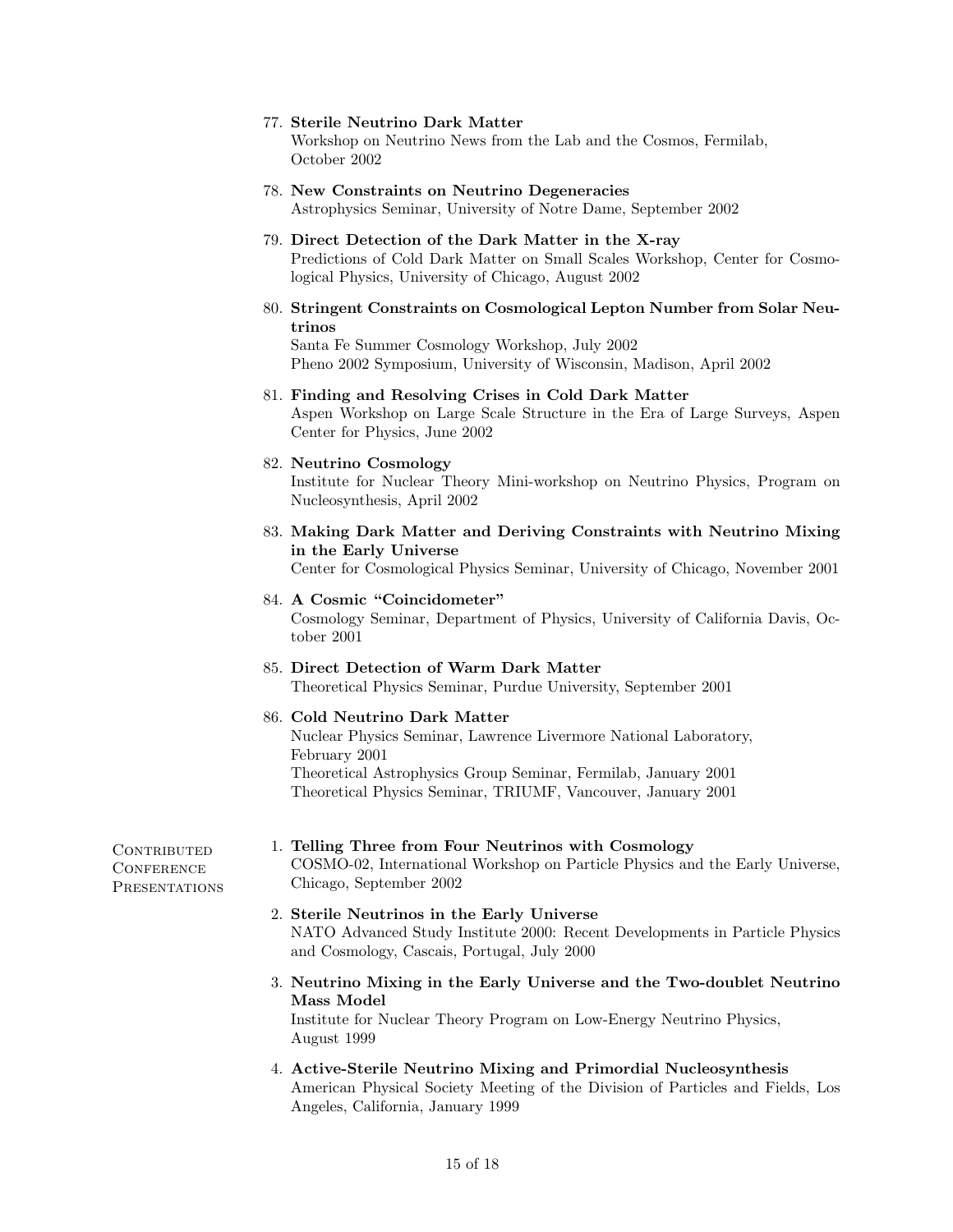|                         | 5. Are Gamma-Ray Bursts Signals of Supermassive Black Hole Forma-<br>tion?<br>International Conference on the Activity of Galaxies and Related Phenomena,<br>Byurakan, Armenia, August 1998                                                                                                                                                                                                                                                                                                                                                                                                                                                                                                                    |
|-------------------------|----------------------------------------------------------------------------------------------------------------------------------------------------------------------------------------------------------------------------------------------------------------------------------------------------------------------------------------------------------------------------------------------------------------------------------------------------------------------------------------------------------------------------------------------------------------------------------------------------------------------------------------------------------------------------------------------------------------|
|                         | 6. Baryon/Anti-Baryon Inhomogeneity and Big Bang Nucleosynthesis<br>The 3rd International Symposium on Sources and Detection of Dark Matter in<br>the Universe, Marina Del Rey, California, February 1998                                                                                                                                                                                                                                                                                                                                                                                                                                                                                                      |
| <b>GRANTS</b>           | • "Particle Physics and Cosmology in the LHC Era," Co-PI, NSF Theoretical<br>Physics Program, UCI #PHY-1620638, \$1,920,000                                                                                                                                                                                                                                                                                                                                                                                                                                                                                                                                                                                    |
|                         | • "Particle Physics and Cosmology in the LHC Era," Co-I, NSF Theoretical Physics<br>Program, UCI $\#$ PHY-1316792, \$1,003,292 awarded                                                                                                                                                                                                                                                                                                                                                                                                                                                                                                                                                                         |
|                         | • "CAREER: Cosmological Structure at Small Scales. from the Nature of Dark<br>Matter and its Small-Scale Behavior to Galaxy Formation," PI, NSF CAREER<br>Program Grant, 2010-2015, U. Maryland Grant $\#PHY$ -09-55415, UCI $\#PHY$ -<br>1159224, \$399,999 awarded                                                                                                                                                                                                                                                                                                                                                                                                                                           |
|                         | • "Particle Physics and Cosmology Beyond the Standard Model," Co-PI, NSF<br>Theoretical Physics Program, U. Maryland Grant #PHY-0968854, \$1,145,000<br>awarded                                                                                                                                                                                                                                                                                                                                                                                                                                                                                                                                                |
|                         | • "Frontier Challenges in Neutrino Cosmology, Dark Energy and Dark Matter,"<br>PI, NSF Theoretical Physics Program Grant #PHY-0757966, 2009-2011, \$75,000<br>awarded                                                                                                                                                                                                                                                                                                                                                                                                                                                                                                                                          |
| REVIEWING<br>ACTIVITIES | Referee for the journals: Physical Review Letters, Physical Review C, Physical Re-<br>view D, Astrophysical Journal, Astrophysical Journal Letters, Astroparticle Physics,<br>Physics Letters B, Journal of Cosmology & Astroparticle Physics, Journal of High En-<br>ergy Physics, Monthly Notices of the Royal Astronomical Society                                                                                                                                                                                                                                                                                                                                                                          |
| TEACHING,<br>MENTORING, | Courses Taught in the last five years                                                                                                                                                                                                                                                                                                                                                                                                                                                                                                                                                                                                                                                                          |
| $\&$ Advising           | • Winter 2012: Physics 137, Introduction to Cosmology, enrollment: 12<br>• Spring 2012: Physics 145, High-Energy Astrophysics, enrollment: 12<br>• Winter 2013: Physics 137, Introduction to Cosmology, enrollment: 14<br>• Spring 2013: Physics 14, Physics of Energy $\&$ the Environment, enrollment:<br>45                                                                                                                                                                                                                                                                                                                                                                                                 |
|                         | • Fall 2013: Physics 14, Physics of Energy $\&$ the Environment, enrollment: 14<br>• Spring 2014: Physics 145, High-Energy Astrophysics, enrollment: 7<br>• Fall 2014: Physics 241B, (Graduate) Stellar Astrophysics, enrollment: 15<br>• Winter 2015: Physics 137, Introduction to Cosmology, enrollment: 14<br>• Spring 2015: Physics 241D, (Graduate) The Early Universe, enrollment: 15<br>• Fall 2015: Physics 113B, Quantum Physics II, enrollment: 15<br>• Winter 2016: Physics 137, Introduction to Cosmology, enrollment: 10<br>• Spring 2016: Physics 145, High-Energy Astrophysics, enrollment: 13<br>• Fall 2016: Physics 113B, Quantum Physics II, enrollment: 12; Physics 20D,<br>enrollment: 40 |
|                         | Cal-Bridge California State University to University California Under-<br>graduate to Graduate Bridge Program                                                                                                                                                                                                                                                                                                                                                                                                                                                                                                                                                                                                  |
|                         | • Steering Committee Member and Mentor, 2014-present                                                                                                                                                                                                                                                                                                                                                                                                                                                                                                                                                                                                                                                           |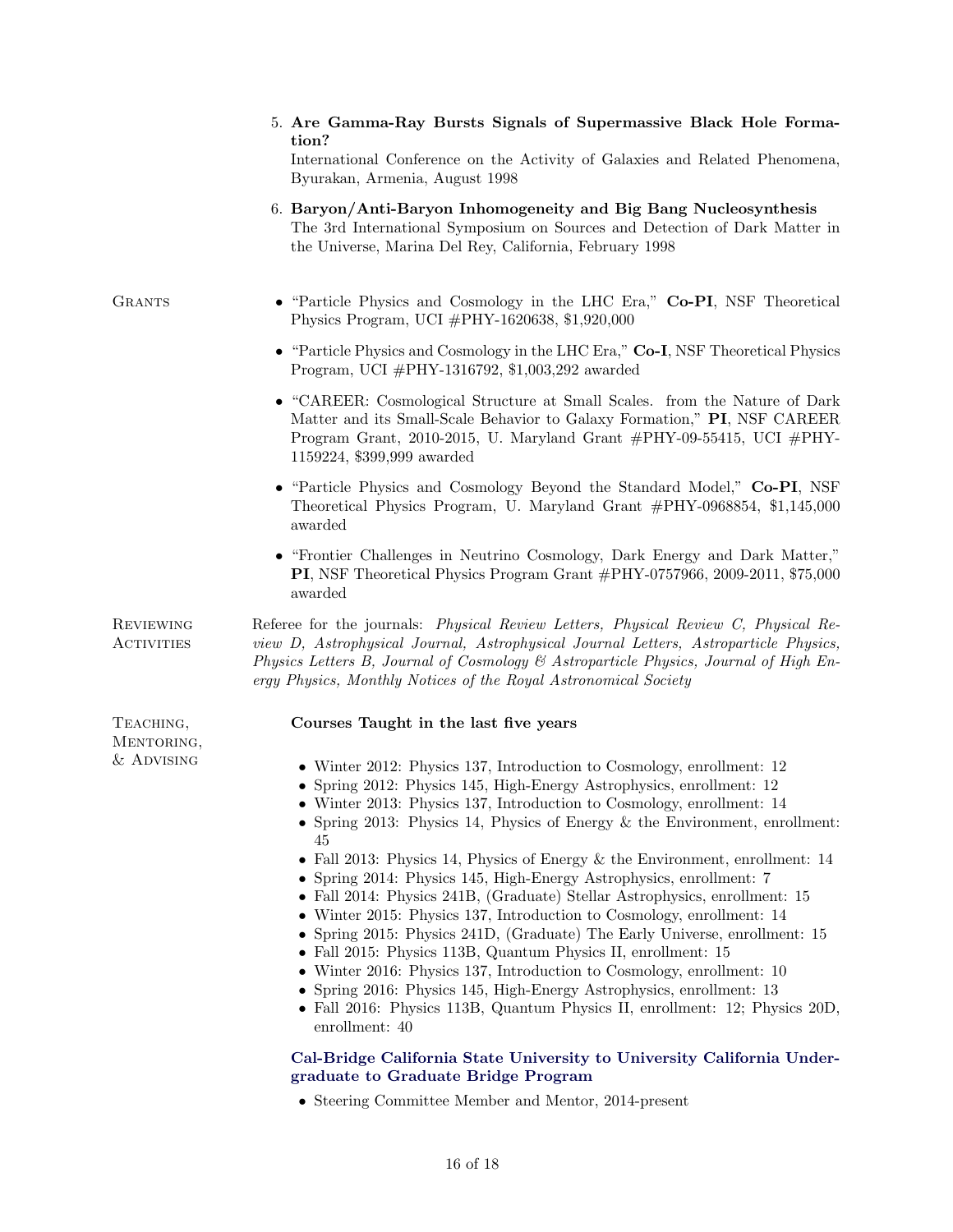## Academic Advising

- Undergraduate Students: 4
- Graduate Students: 3

#### Graduate Research Advising, University of California, Irvine

- Ryan E. Keeley, 2014-
- Nicolas E. Canac, 2013-2016

#### Graduate Research Advising, University of Maryland

- Emil Polisensky, 2009-2014 (Member)
- J. Patrick Harding, 2008-2012 (Chair)
- Prateek Agrawal, 2009-2011 (co-advising with Z. Chacko)

#### Postdoctoral Research Advising

- Dr. Shunsaku Horiuchi 20012-2014
- Dr. Steve Blanchet, 2008-2010 (PI)

#### Cal-Bridge CSU-UC Undergraduate Program

• Cal State San Bernadino Undergraduate: Beverley Thackeray, 2013-2014

#### CAMPARE Undergraduate Program

• Cal State Fullerton Undergraduate: Alyssa Garcia, Summer 2014

#### Mentoring

• Eleanor Roosevelt High School Science Fair Student Advising and Mentoring: Julia Ruth

#### SERVICE Professional

- Steering Committee, CSU-UC Cal-Bridge Undergraduate Program, 2014-present
- Organizer, Institute for Nuclear Theory Program: Neutrino Astrophysics and Fundamental Properties, June 2015
- Convener for the American Physical Society Community Summer Study, Neutrino Physics from the Cosmic Microwave Background and Large Scale Structure, 2013
- Organizer, [The 4th Neutrino Workshop](http://kicp-workshops.uchicago.edu/Neutrino2012/), Kavli Institute of Cosmological Physics, University of Chicago, May 2012
- Organizer, [Dark Matter Signatures in the Gamma Ray Sky](http://www.as.utexas.edu/tcc_gray_wkshp/), University of Texas, Austin, May 2012
- Organizer, [Near Field Cosmology as a Probe of the Early Universe, Dark Mat](http://www.cpe.vt.edu/snac/)[ter and Gravity Conference](http://www.cpe.vt.edu/snac/), Joint Space-Science Institute, University of Maryland, November 2011
- Organizer, *Sterile Neutrinos at the Crossroads Conference*, Blacksburg, Virginia, September 2011
- Organizer, Aspen Winter Workshop, Neutrino Physics and Astrophysics, 2007
- Organizer, Santa Fe Cosmology Workshop, Los Alamos National Laboratory, Santa Fe, 2003-2006
- Organizer, Workshop on Neutrino News from the Lab and the Cosmos, Fermilab, Oct. 2002

#### University Wide, UC Irvine

- Faculty Senate Council on Faculty Welfare, 2016-present
- Faculty Senate Committee on Rules and Jurisdiction, 2015-present
- Faculty Senate Divisional Senate Assembly Member, 2014-2016